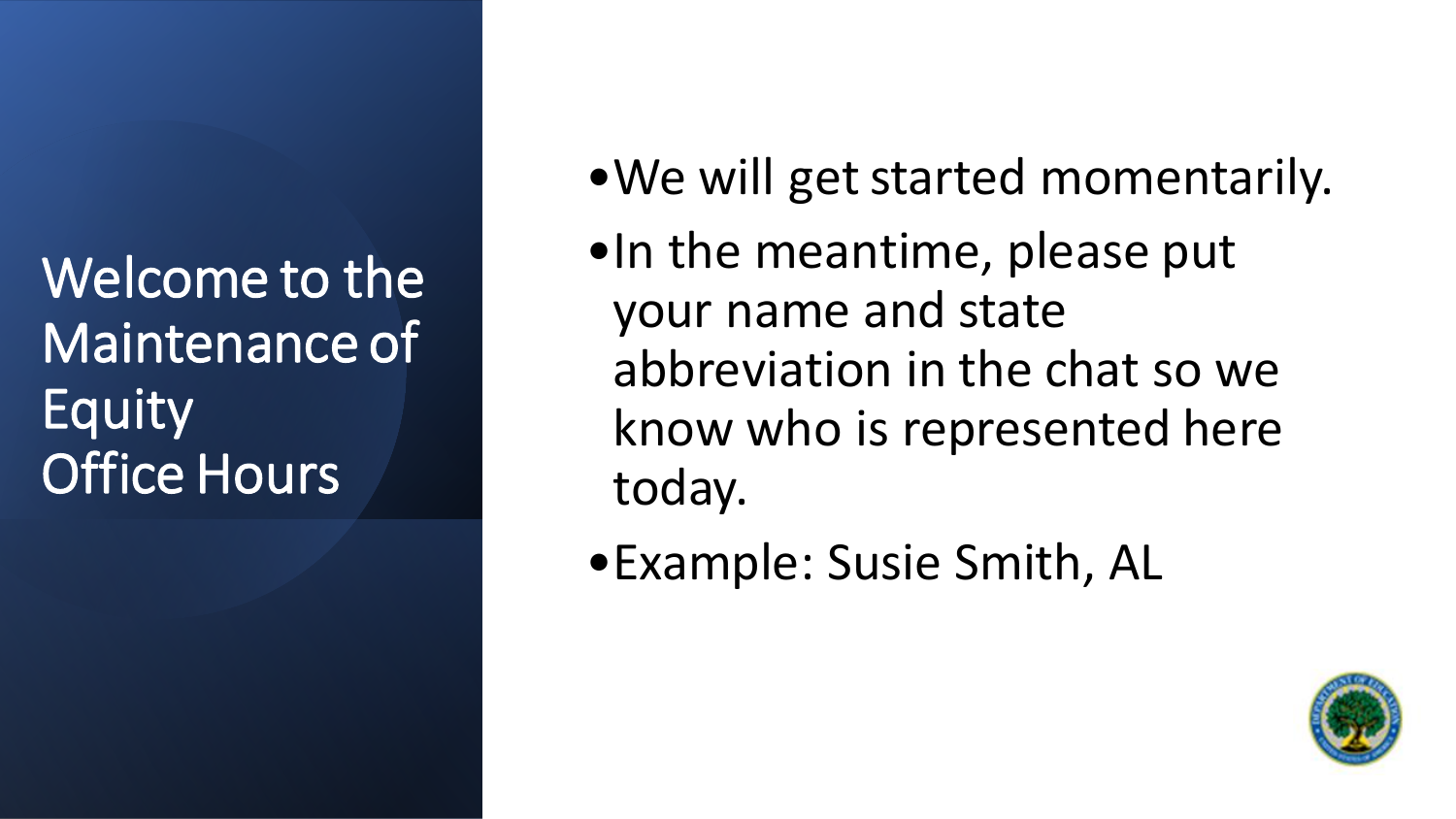**American Rescue Plan Elementary and Secondary School Emergency Relief (ESSER) Fund** 

**Maintenance of Equity (MOEquity)** 

# **OFFICE HOURS**

**August 12, 2021**

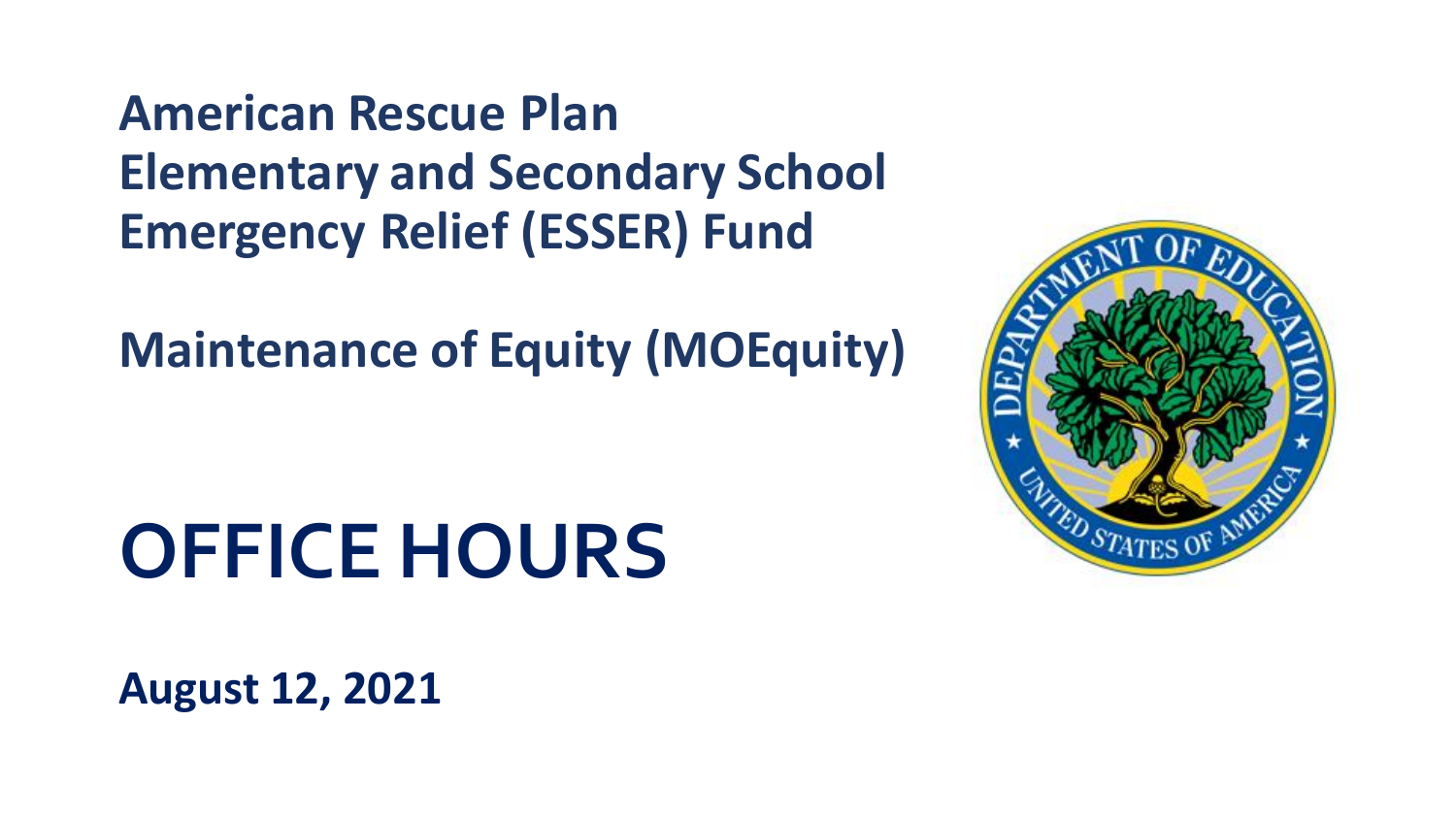## **Introductions**

#### **Ian Rosenblum**

Deputy Assistant Secretary for Policy and Programs Delegated Authority to Perform the Functions and Duties of the Assistant Secretary Office of Elementary and Secondary Education

#### **Abel McDaniels**

Special Assistant Office of Elementary and Secondary Education

**Sarah Laven Jones** Office of State & Grantee Relations Office of Elementary and Secondary Education

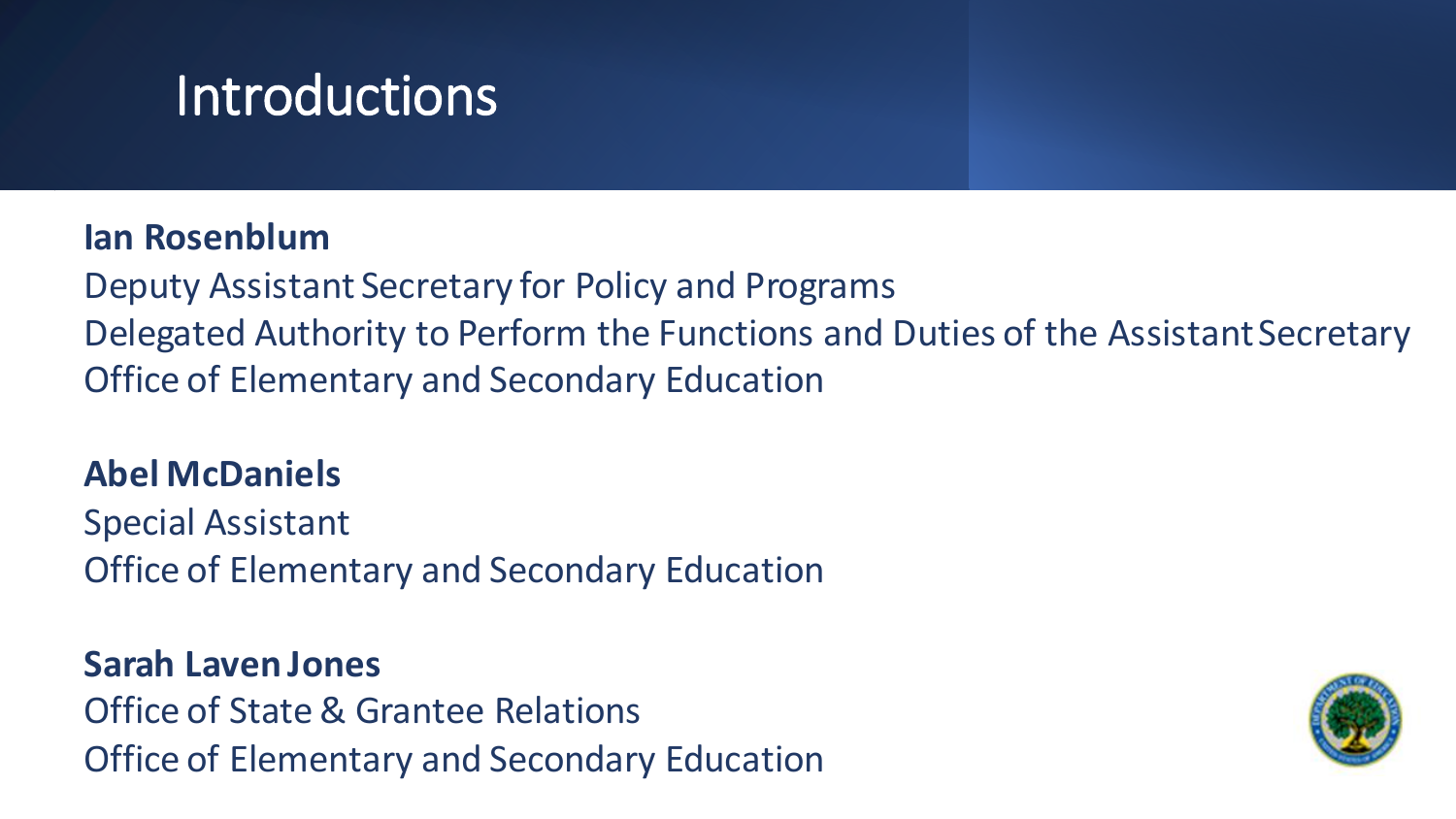## Agenda

- **MOEquity Updates**
	- Dear Colleague Letter
	- Updated FAQ [Guidance](https://oese.ed.gov/files/2021/08/Maintenance-of-Equity-updated-FAQs_final_08.06.2021.pdf)

*Presenter: Ian Rosenblum*

• **Frequently Asked Questions** *Presenters: Abel McDaniels & Sarah Laven Jones*

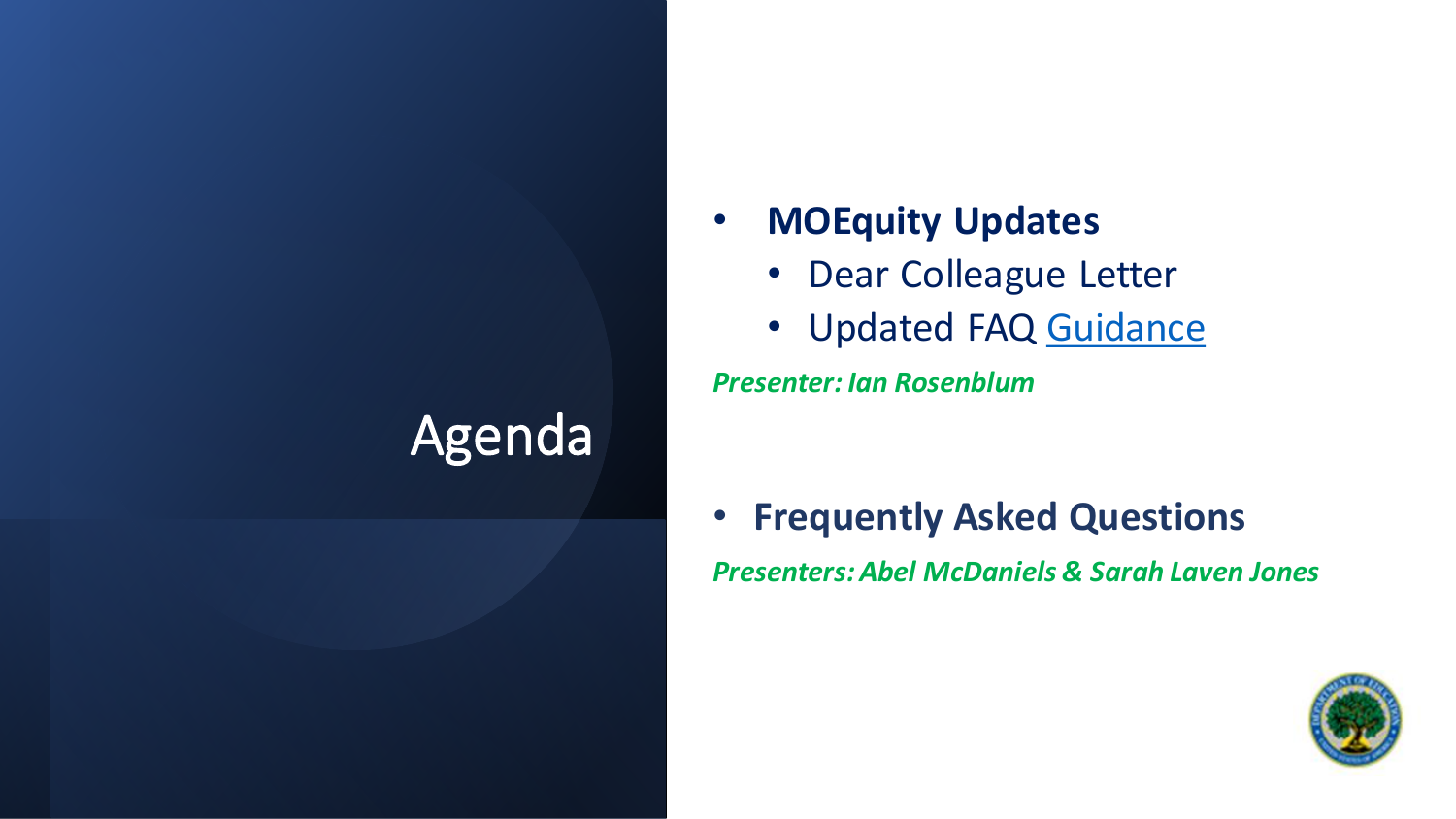## MOEquity Timeline

- **March 11, 2021:** American Rescue Plan Act of 2021 (ARP Act) enacted
- **June 9, 2021:** MOEquity guidance for SEAs and LEAs released
- **July 30, 2021:** Baseline and initial MOEquity data submission deadline. Data submissions are posted [here](https://oese.ed.gov/offices/american-rescue-plan/american-rescue-plan-elementary-and-secondary-school-emergency-relief/maintenance-of-equity/) on the Department's website and will be updated as they are received.
- **August 6, 2021:** [Updated MOEquity](https://oese.ed.gov/files/2021/08/21-006207-MOEquity-DCL-F08-05-2021-SIGNED.pdf) guidance and Dear Colleague Letter released
- **October 15, 2021:** MOEquity data submission deadline for SEAs that requested an extension

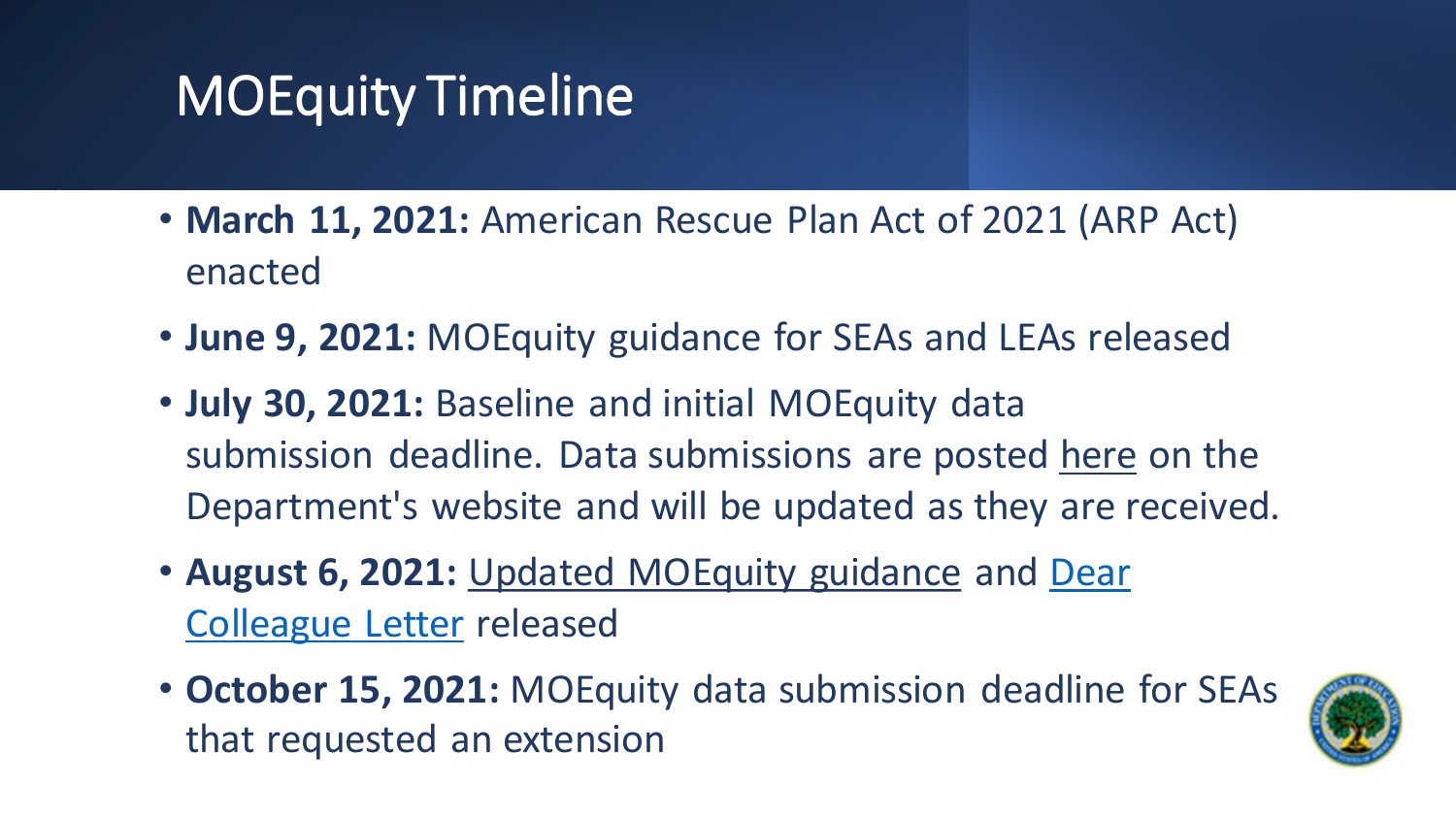## Maintenance of Equity Overview

- Maintenance of Equity (MOEquity) requirements were enacted for the first time in the American Rescue Plan (ARP) Act.
- These requirements safeguard school districts and schools that serve a large share of students from low-income backgrounds against experiencing a disproportionate reduction in funding in fiscal years (FYs) 2022 and 2023 (i.e., school years 2021-2022 and 2022-2023).
- These requirements also ensure that school districts serving the largest shares of students from low-income backgrounds do not receive a decrease in State funding below their FY 2019 level.

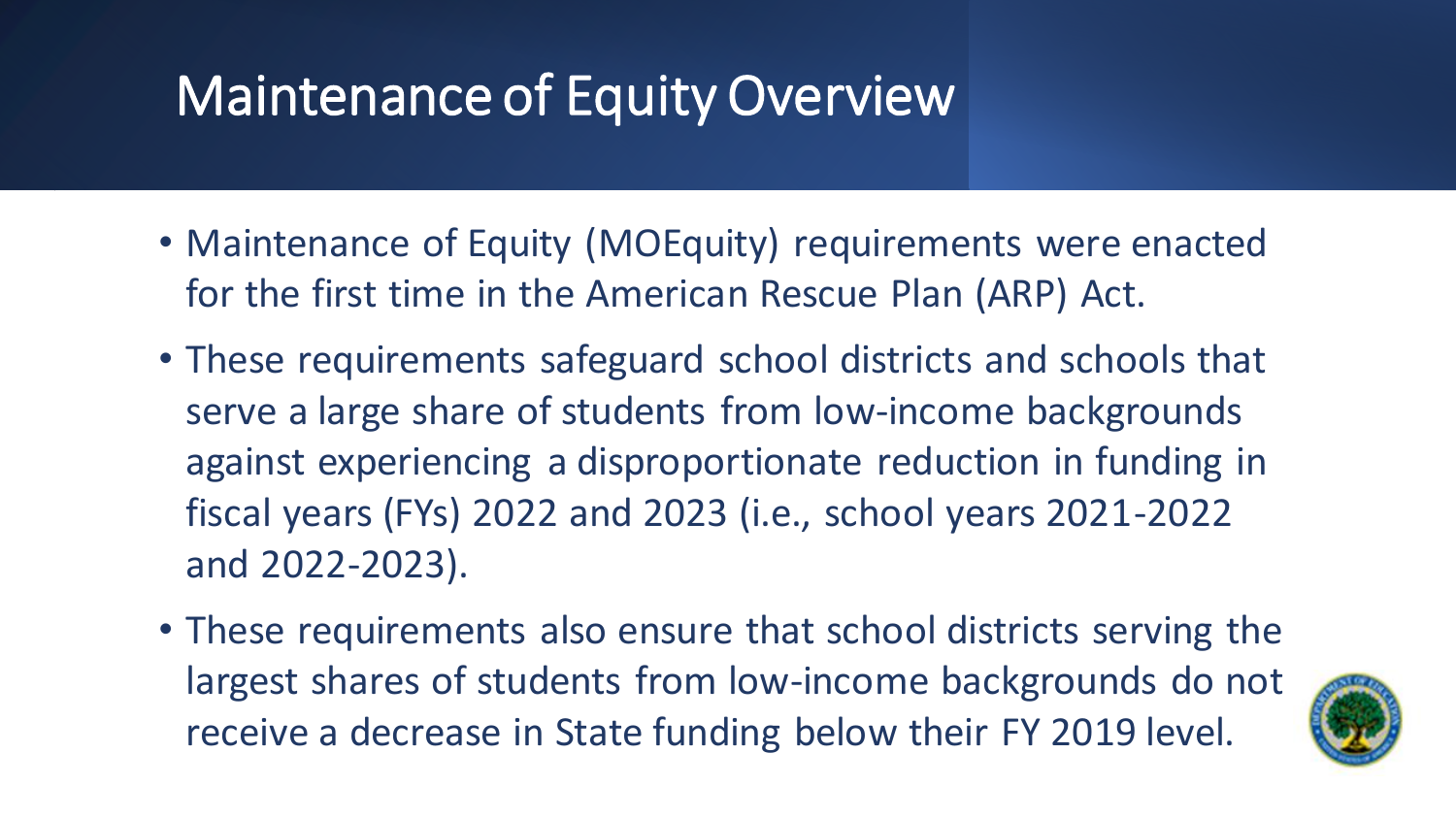## Recent Developments

**Dear Colleague Letter (DCL)**: On August 6, the Department issued a DCL that announced additional supports to assist with the successful implementation of the critical MOEquity requirements in the ARP Act and to continue to promote transparency at the SEA and LEA levels:

- Seeking additional input from the field
- Addressing specific implementation challenges for FY 2022

**Updated Frequently Asked Questions**: On August 6, the Department also issued updated MOEquity guidance to address additional questions from the field.

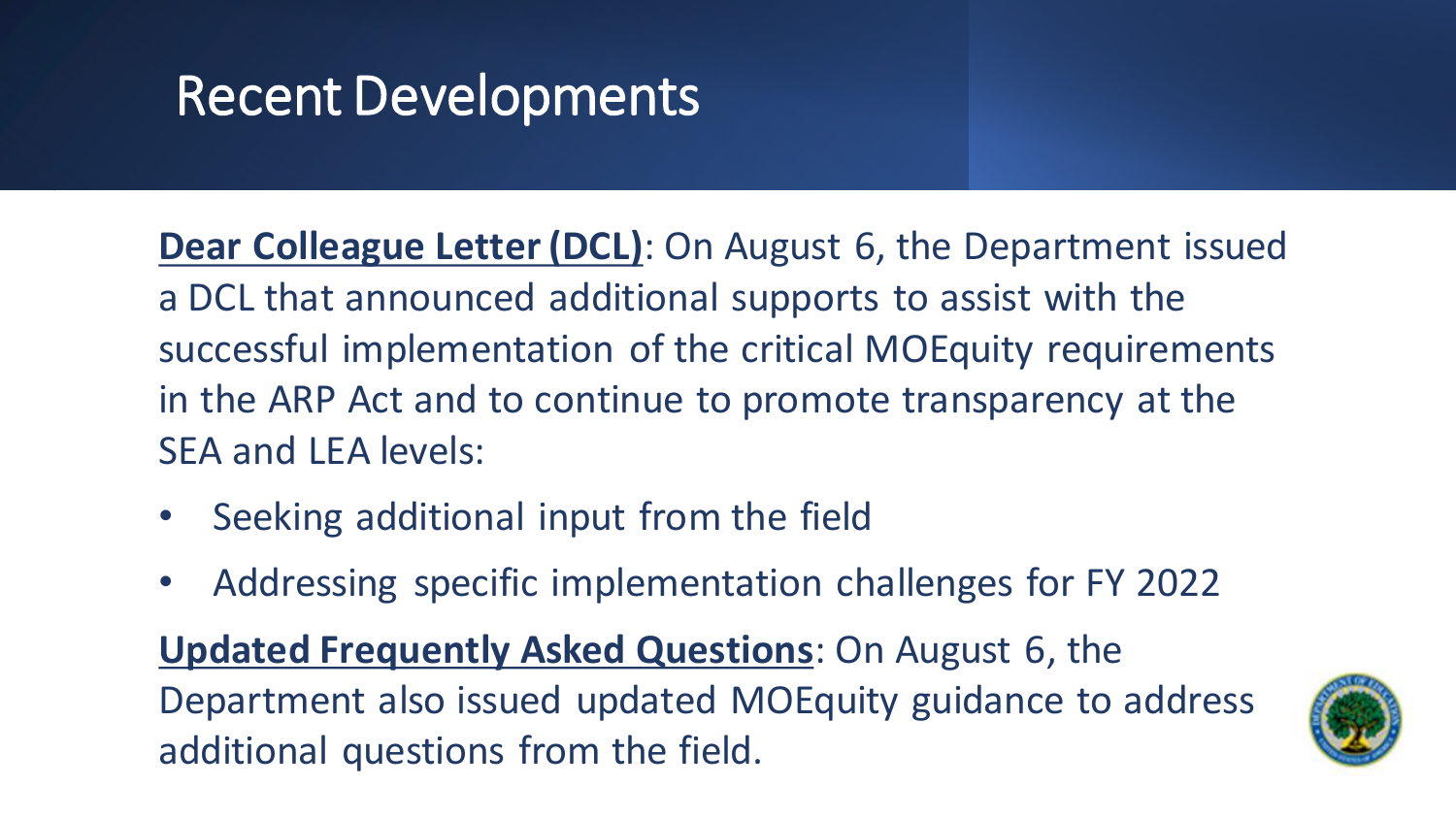## MOEquity Dear Colleague Letter

- The Department is committed to supporting State educational agencies (SEAs) and local educational agencies (LEAs) in implementing the ARP Act's MOEquity provisions with fidelity to the law.
- We also recognize that, with any new law that touches on fiscal issues, there will naturally be questions and challenges applying a single set of requirements to the specific circumstances of each State's education finance system, and even more so during a pandemic which has led to greater uncertainty in enrollment levels and other factors.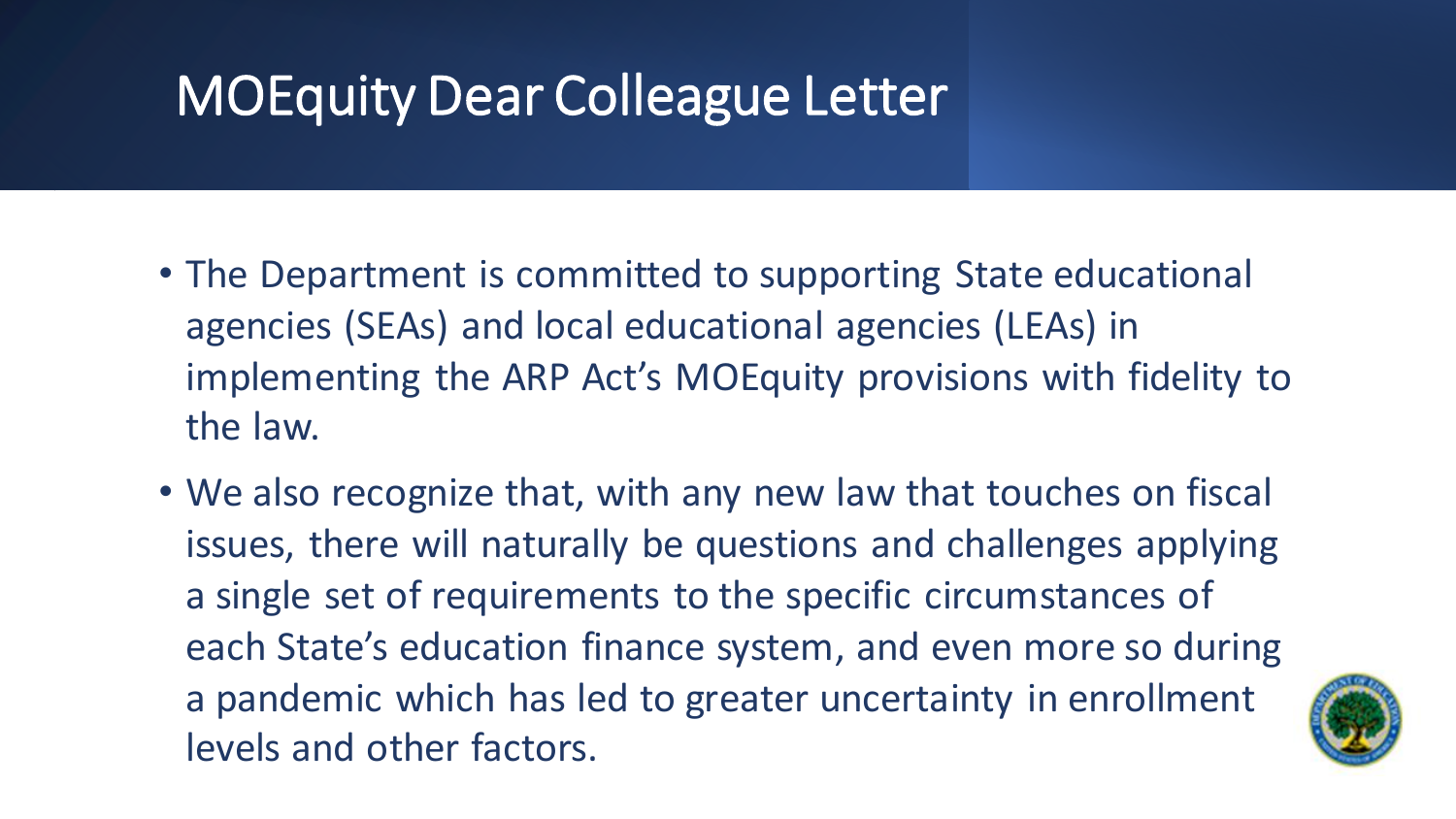## Updated MOEquity FAQ Guidance

In response to questions from SEAs and LEAs, the Department updated the June MOEquity guidance to provide greater clarity and additional advice and options regarding technical implementation consistent with the law during this challenging time. Specifically, the updated guidance will assist SEAs and LEAs in applying the statutory MOEquity provisions to their specific education finance systems in three areas.

*Updated Questions: 17, 18, 26, 32; New Questions 19(a) and 27(a); New Appendix B*

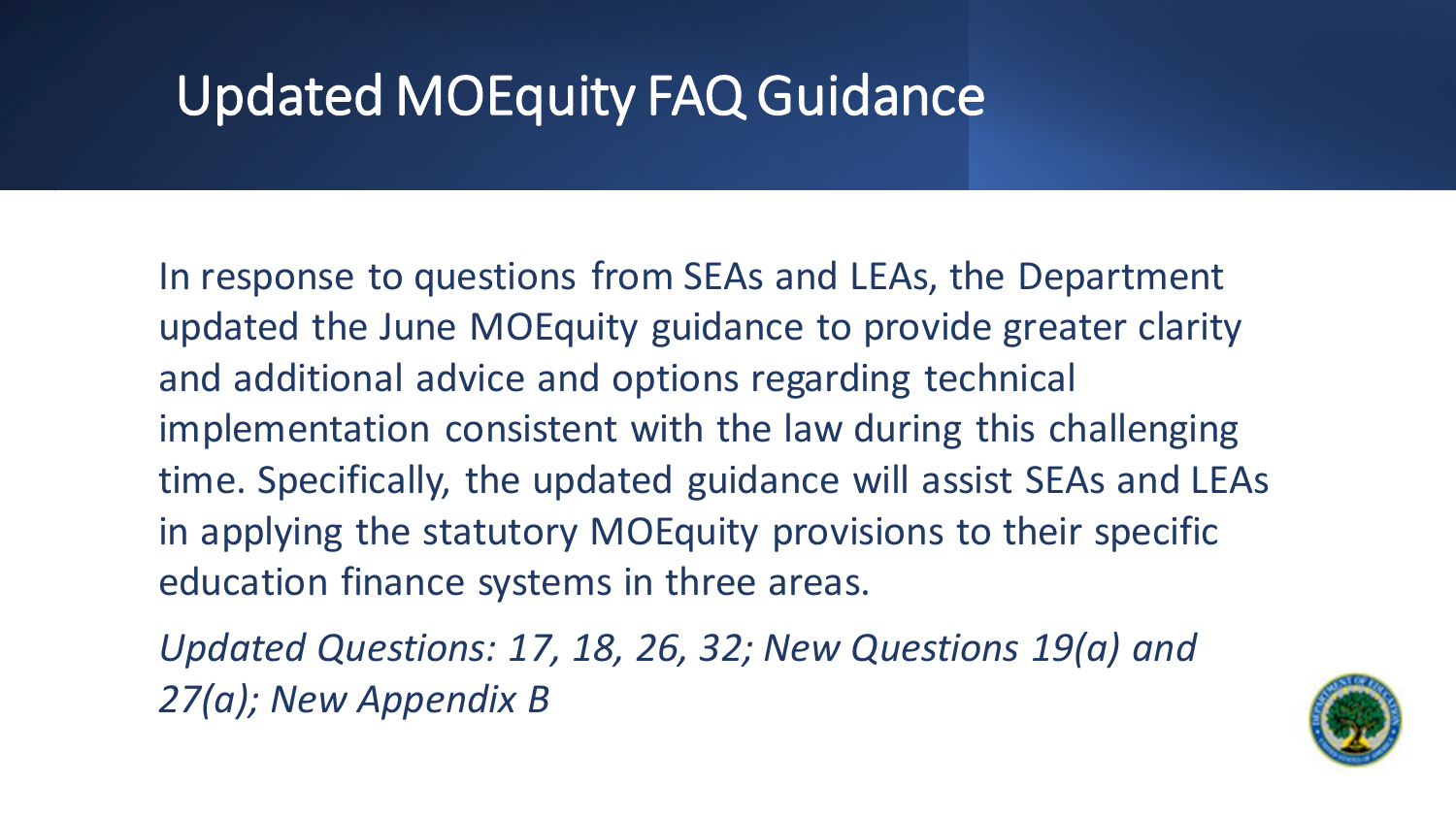## Funding Sources

#### **Which funding sources must an SEA or LEA include when determining whether it maintained fiscal equity?**

Reimbursements: When determining whether it maintained fiscal equity for high-need LEAs and highest-poverty LEAs, an SEA generally includes funds appropriated and allocated by the State to all LEAs for current expenditures for free public education (i.e., funds provided through the primary funding mechanisms, categorical funding, and other State support).

An SEA may determine that some current expenditures, however, are not appropriate for MOEquity determinations. For example, if, in addition to allocating funds under a State's primary funding formula, the State reimburses an LEA for specific expenses (e.g., costs of educating students with disabilities, costs of transportation, centralized costs of substitute teachers), such State funds may, by necessity, vary by LEA annually because they are based on actual costs of a service. Accordingly, a State may exclude such State funds from its MOEquity calculations by making an individualized, fact-based determination that including such funds would be inconsistent with ARP ESSER, while continuing to reimburse the LEA and avoiding an impact on the resources or services needed. *(Updated FAQ 17)*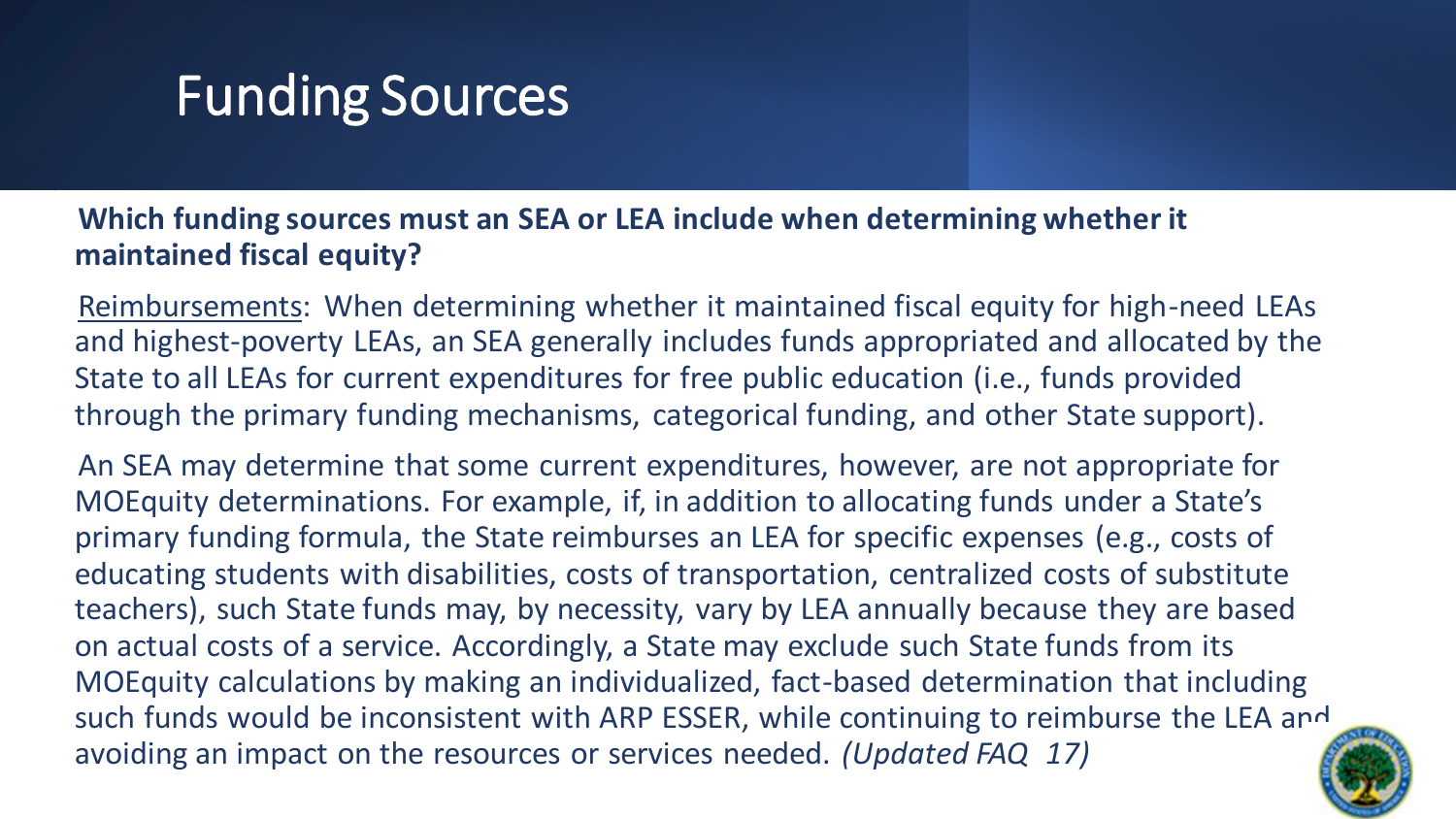## Funding Sources

**Which funding sources must an SEA or LEA include when determining whether it maintained fiscal equity? (continued)**

**Local Revenues as State "Guarantee":** State MOEquity considers the use of State funding sources only. Thus, generally, an SEA may not include Federal funds, local revenues, or support from private donors.

In some instances, however, local revenues, such as property taxes or taxes on mineral rights, are part of a State's "guarantee" for education under State law. If the State includes such local revenues as part of its determination of State funding to meet a "guaranteed" funding level or as part of a "equalization" funding structure in order to ensure fiscal equity for LEAs, the State may consider the local revenues to be State funds for MOEquity purposes only and part of the calculation to determine any reduction of per-pupil funding. *(Updated FAQ 17)*

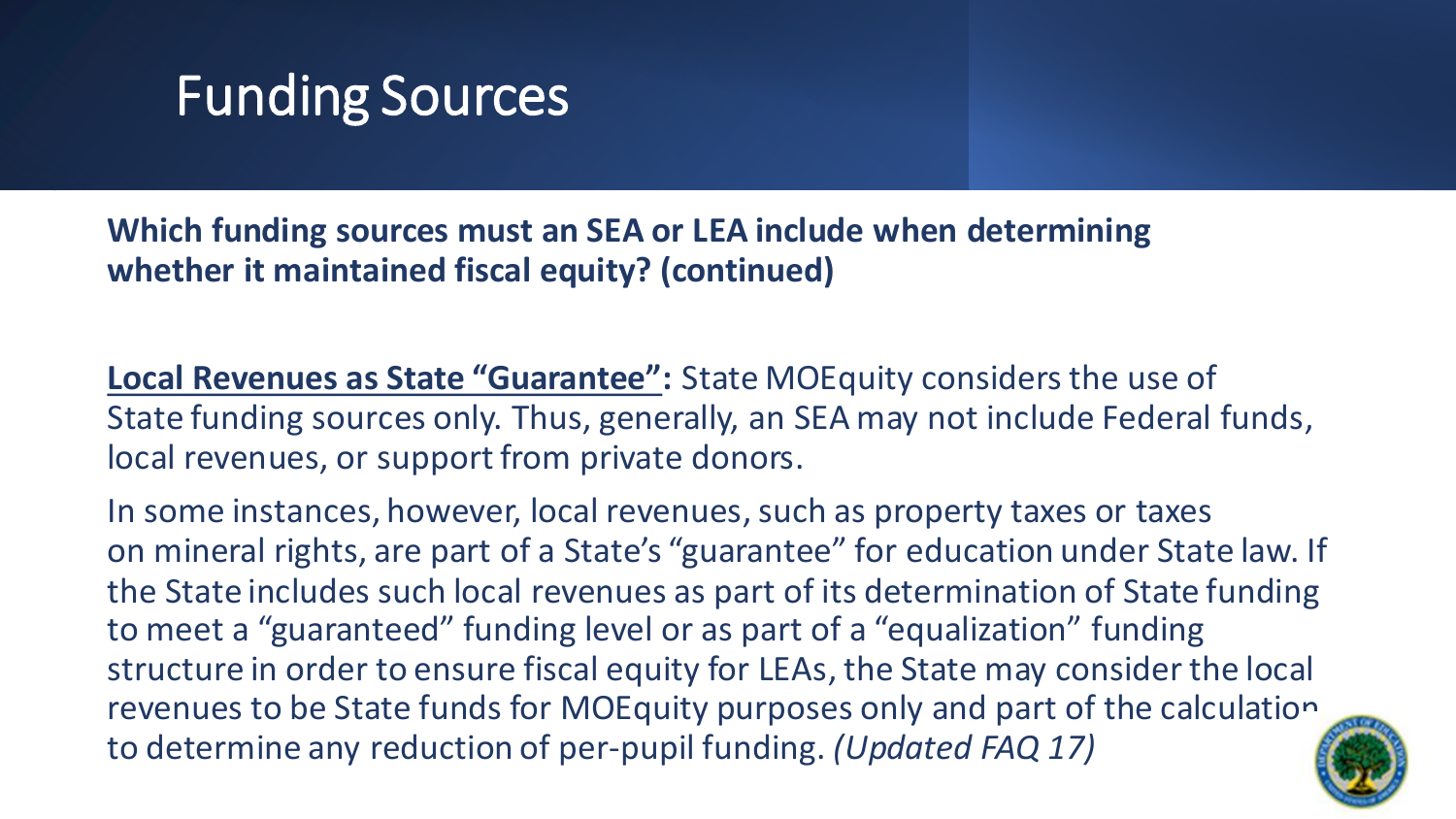

### **Which funding sources must an SEA or LEA include when determining whether it maintained fiscal equity? (continued)**

**One-time Appropriations:** An SEA or LEA must use consistent funding sources from year to year. As a result, if an SEA or LEA can document a one-time appropriation for a specific purpose (e.g., a revenue surplus that was distributed only for one year), then those funds may be excluded from MOEquity calculations. *(Updated FAQs 17,26)*

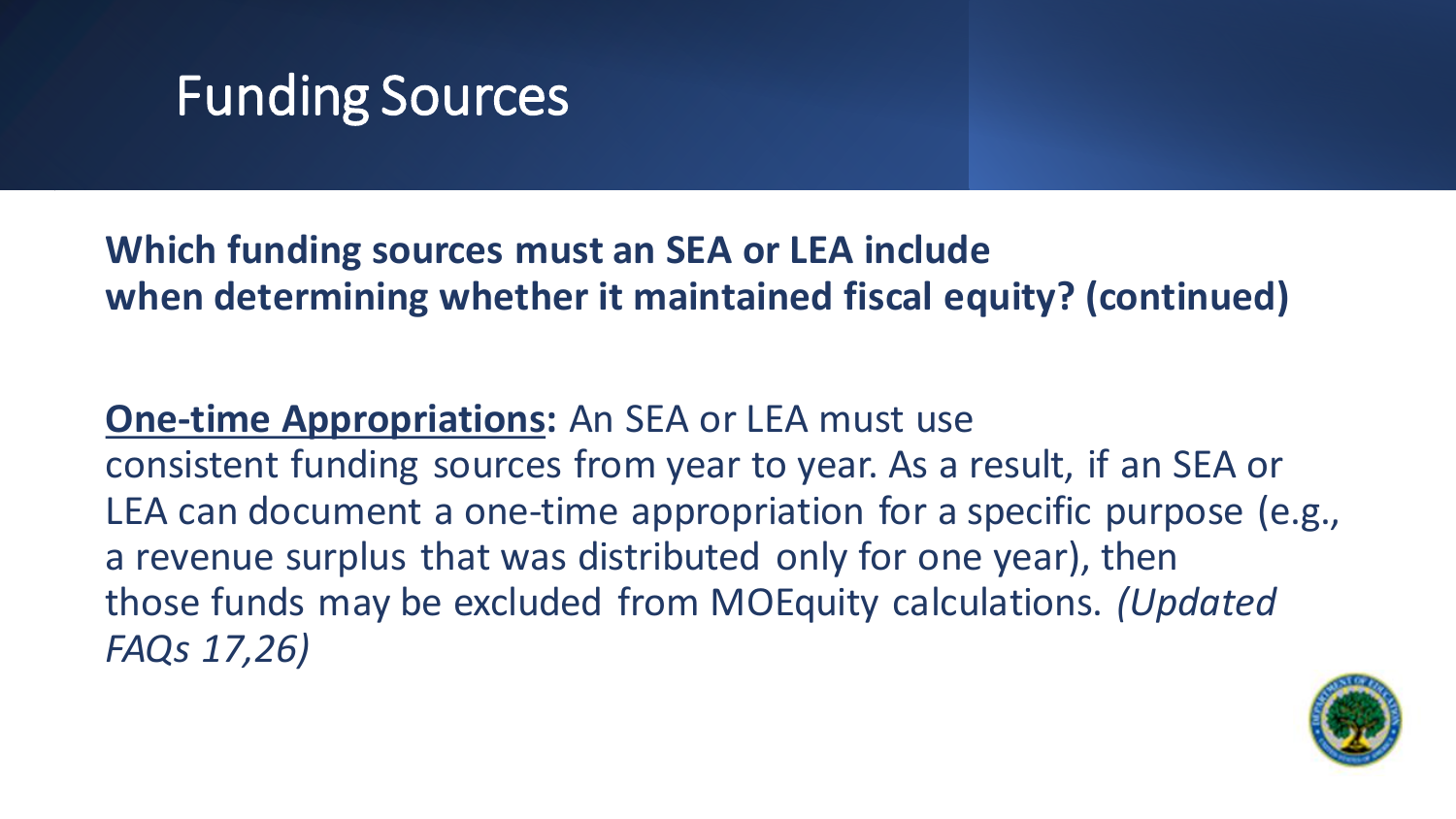## Enrollment

## **How may an SEA or LEA determine enrollment for purposes of calculating per-pupil funding levels?**

To determine the per-pupil amount for each fiscal year, an SEA or LEA may use the most appropriate available enrollment data for the applicable fiscal year, which could be the same enrollment data it relied on to distribute or allocate funds for the applicable fiscal year. These data may include, among other data, its prior year enrollment data, an average of multiple prior years' enrollment, or projected enrollment data for the next fiscal year. *(New FAQs 19(a), 27(a))*

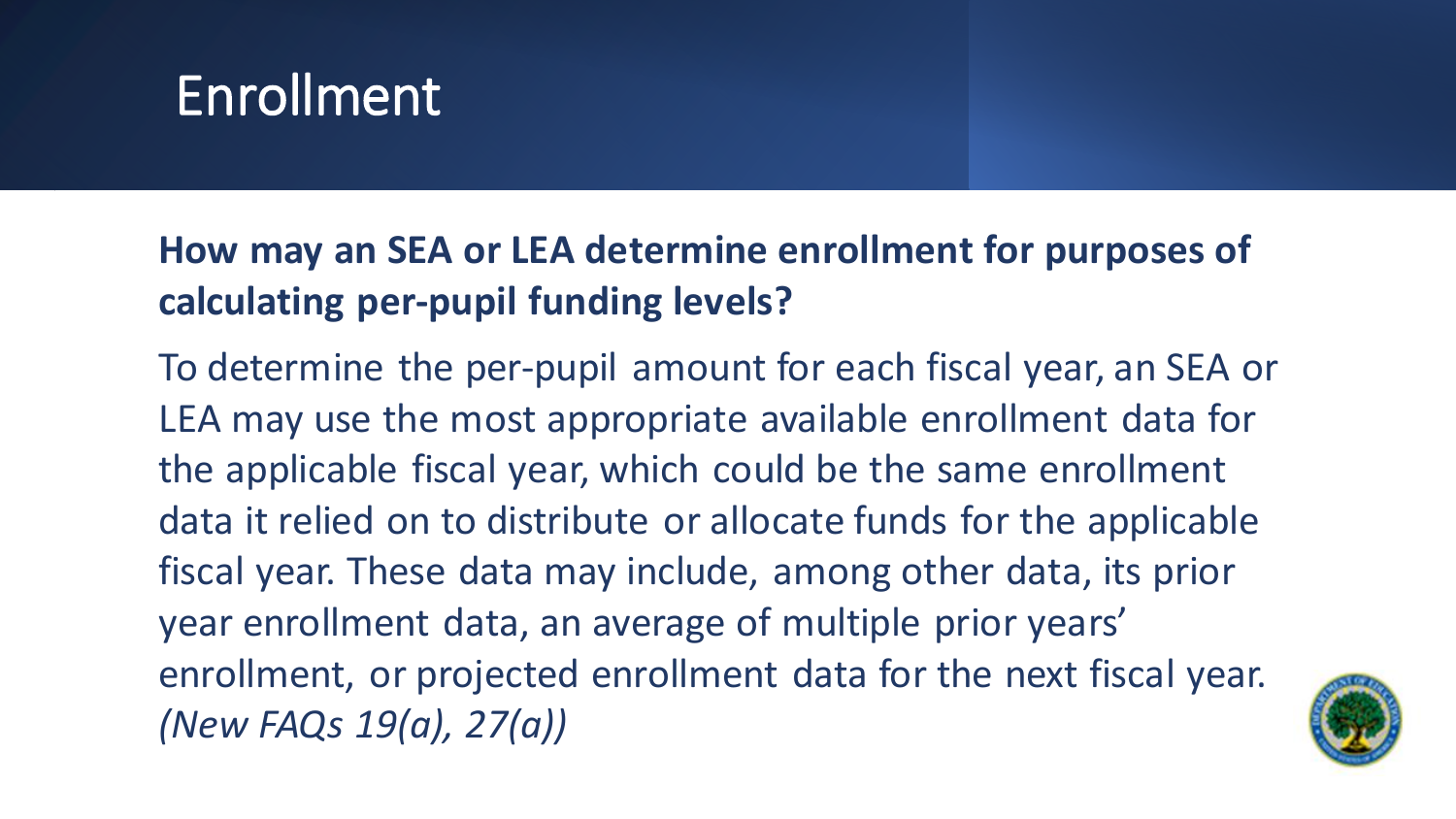## LEA Exceptions

## **Are there LEAs excepted from the local Maintenance of Equity requirements for the 2021-2022 school year?**

An LEA is excepted from the MOEquity requirements if it enrolls fewer than 1,000 students, has only one school, has only one school per grade span, or demonstrates an exceptional or uncontrollable circumstance.

For **FY 2022 MOEquity determinations**, the Department recognizes that LEAs may face certain onetime implementation challenges due to the enactment of the ARP Act in March 2021—when LEA budgeting was already underway in many places—and the impact of the pandemic that has resulted in significant ongoing uncertainty about school-level enrollment for the 2021-2022 school year. Therefore, an LEA experiencing these circumstances may demonstrate that it is excepted from the MOEquity requirements for FY 2022 by certifying to the Department that it did not and will not implement an aggregate reduction in combined State and local per-pupil funding in FY 2022 (i.e., is not facing overall budget reductions). *(Updated FAQ 32)*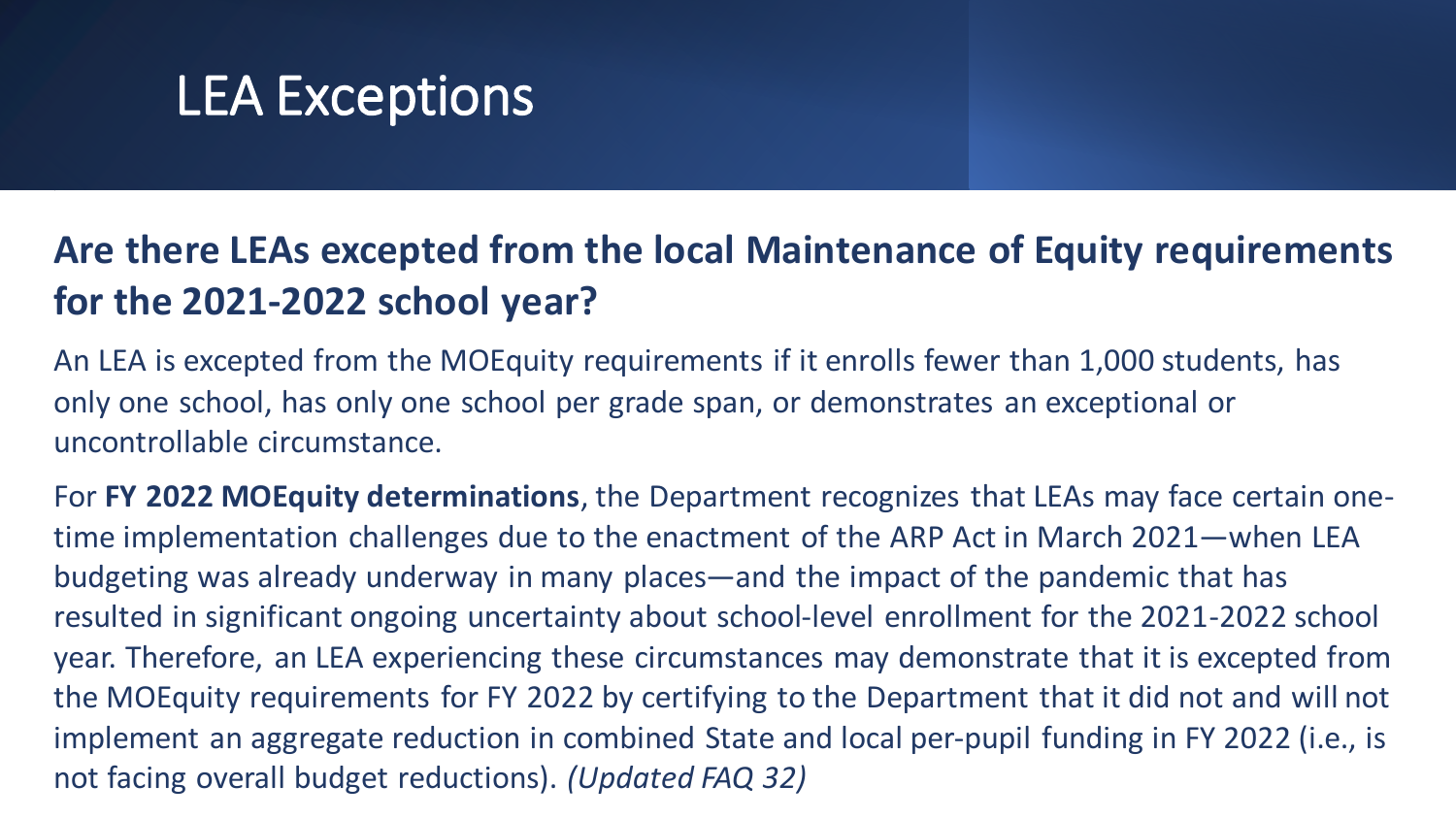## LEA Exceptions

An LEA that certifies it will not implement an aggregate reduction in combined State and local per-pupil funding in FY 2022 in order to demonstrate an "exceptional or uncontrollable circumstance" must complete the Certification of Exception from Local MOEquity Requirements in Appendix B to the updated FAQs and submit the certification to its SEA. Each SEA should keep on file the Appendix B certifications submitted by LEAs. In the near future, the Department will notify SEAs on how to report this information about exceptions.

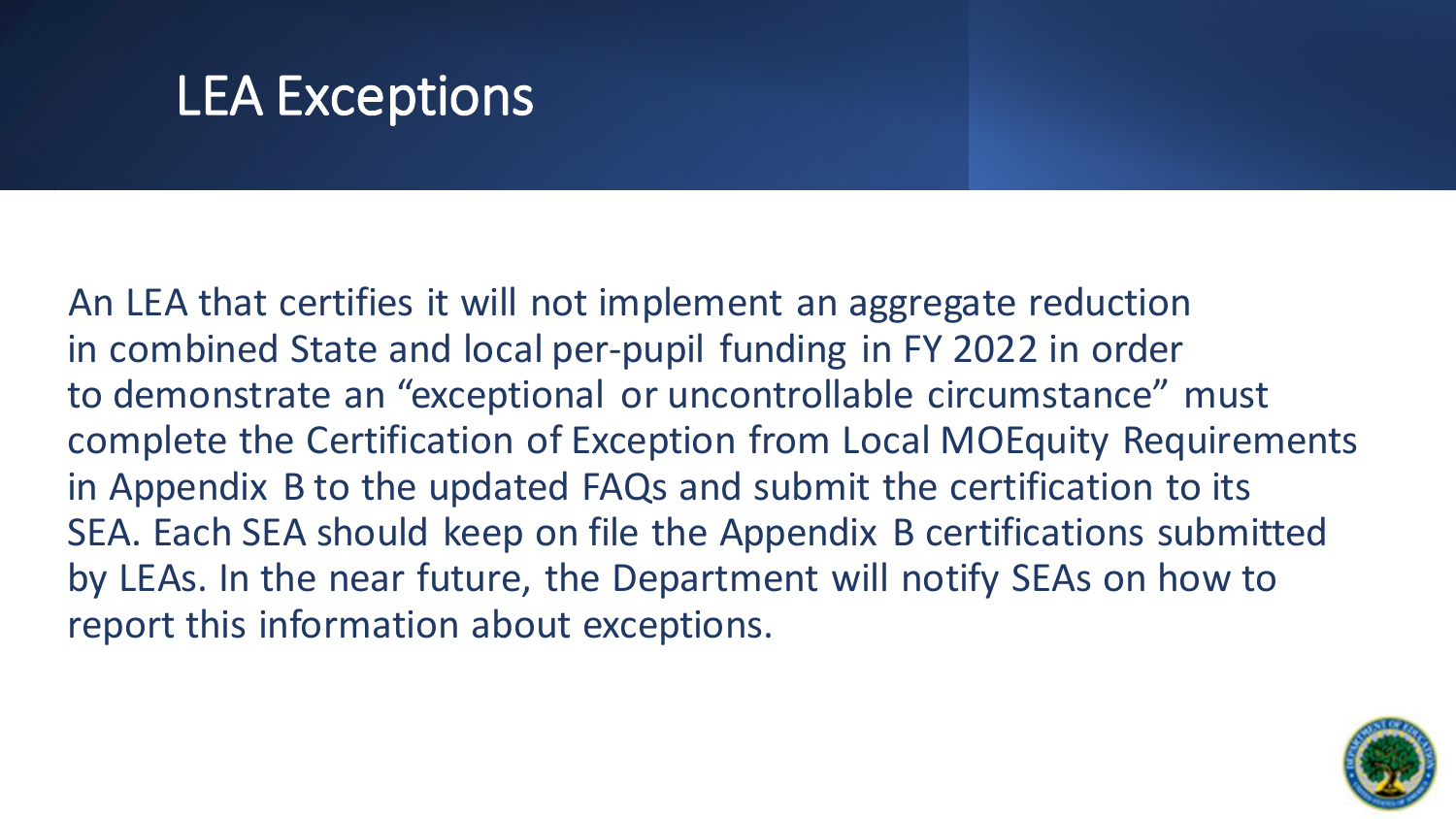## LEA Exceptions

Otherwise, each claim of exception will require a case-by-case review by the Department. For example, an "exceptional or uncontrollable circumstance" might include an "exceptional circumstance" such as increased one-time expenditures in the baseline year (school year 2020-2021) due to the pandemic or a very small school where the MOEquity calculations do not result in meaningful information about resource availability, or an "uncontrollable circumstance" such as a significant change in the expenses of a school that no longer serves a student whose educational and support needs required services that have a particularly high cost.

An LEA that can demonstrate an exceptional or uncontrollable circumstance should submit a request to its State mailbox [*State*.oese@ed.gov] and copy the appropriate SEA officials for awareness. *(Updated FAQ 32)*

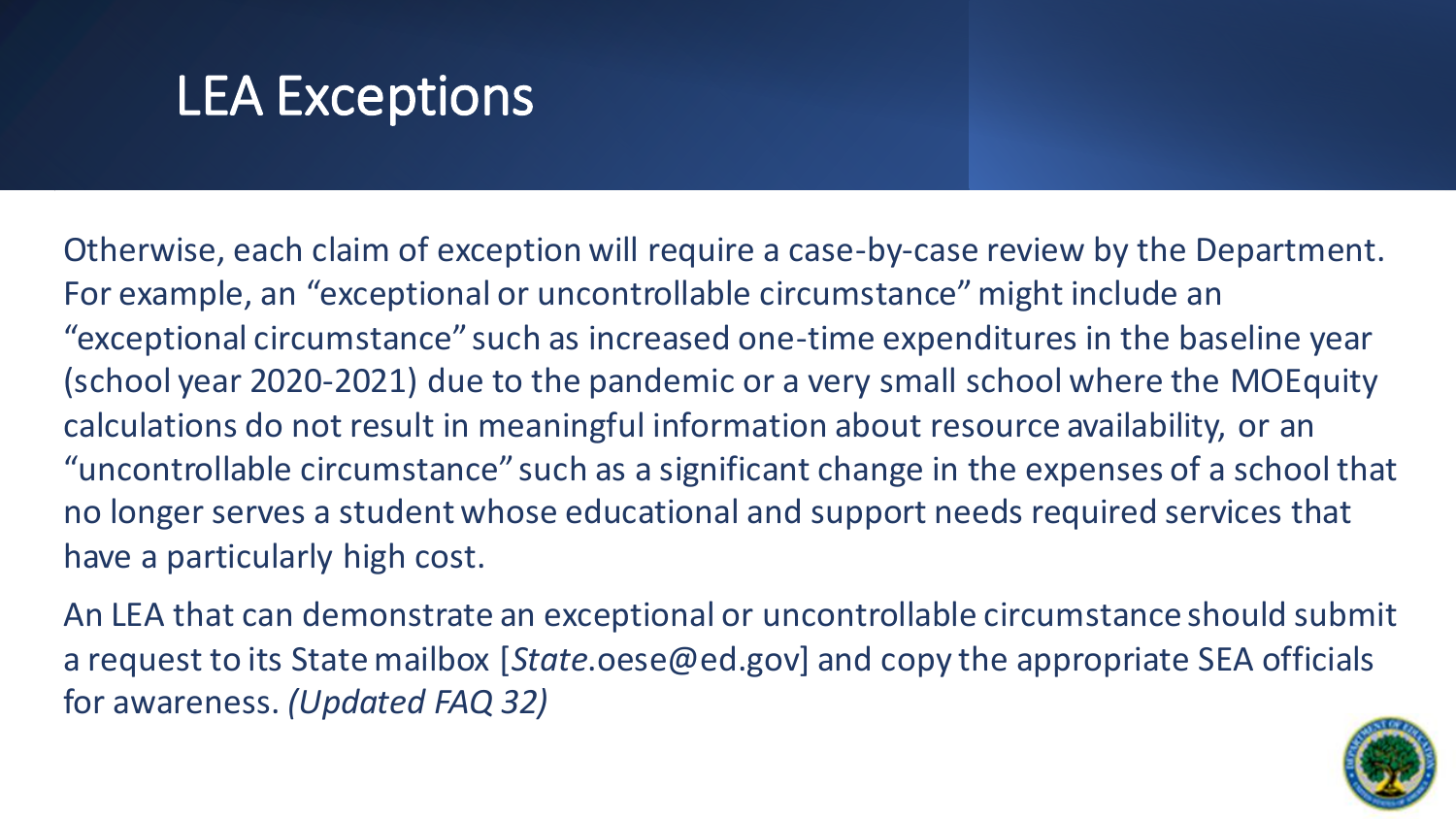## MOEquity and Maintenance of Effort

#### **Do State funding sources differ for MOEquity and MOE?**

They might. For example, an SEA may include funds for capital outlays and debt service to establish State support for elementary and secondary education when determining MOE under the Education Stabilization Fund programs. In contrast, in calculating MOEquity, an SEA generally must use funds appropriated and allocated by the State to all LEAs for current expenditures for free public education, excluding funds appropriated and allocated for capital outlays and debt service that may not accurately reflect an annual comparison among LEAs in the State.

Similarly, in calculating MOEquity, an SEA may include local revenues, (e.g., property taxes or taxes on mineral rights), that are part of a State's "guarantee" for education under State law. Because the purpose of MOEquity is to ensure fiscal equity for high-need LEAs and highestpoverty LEAs, including local revenues required by State law as a "guarantee" or to "equalize" State funding for education is integral to understanding whether the State-determined funding level (including both State and local revenue components) is maintaining fiscal equity. An SEA, however, may not include local funds when quantifying State support for elementary and secondary education when determining MOE under the Education Stabilization Fund, which focuses only on funds that are appropriated or allocated by the State. (*Updated FAQ 18*)

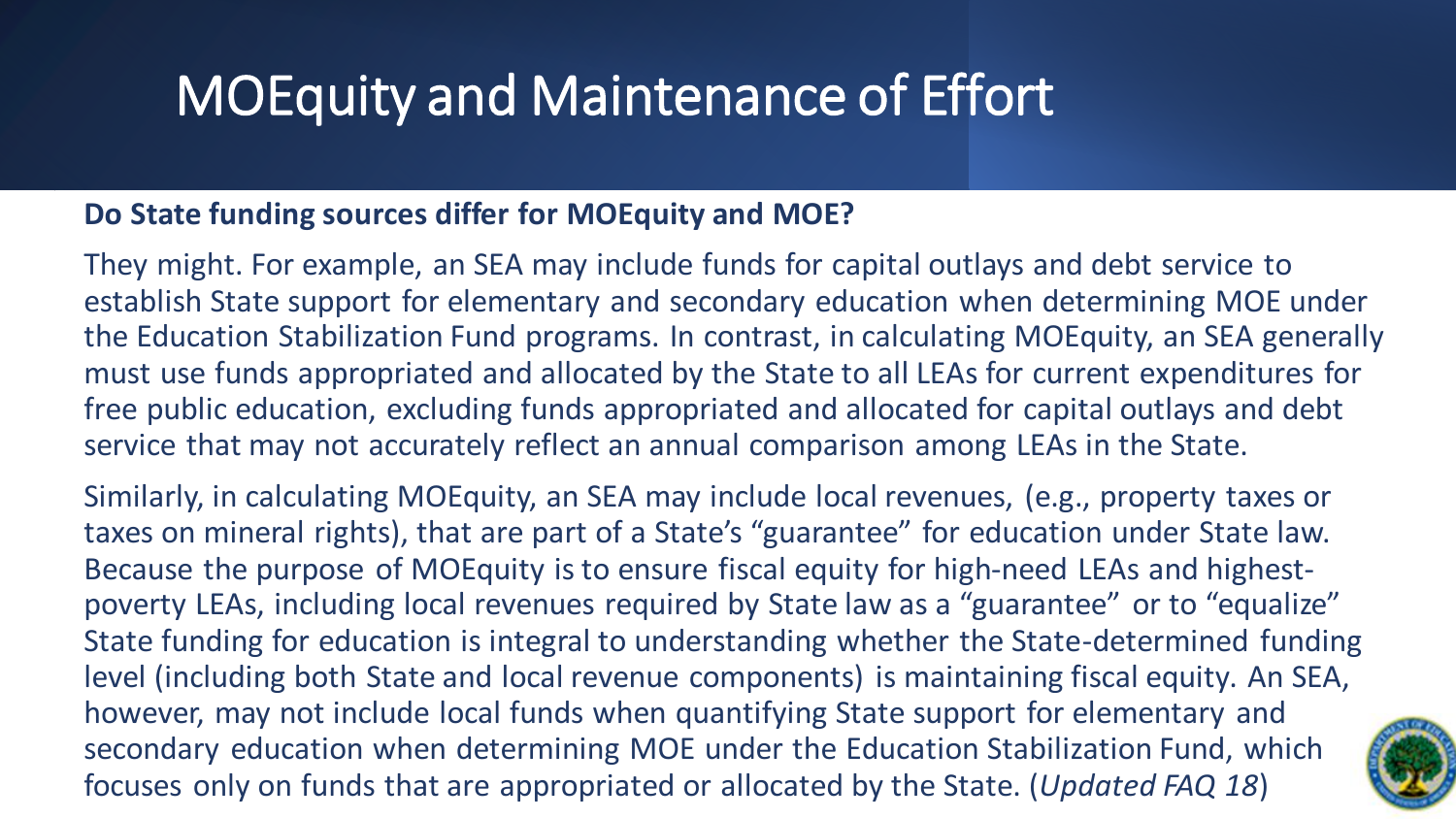# Additional **MOEquity** FAQs

# **FREQUENTLY QUESTIONS ASKED**

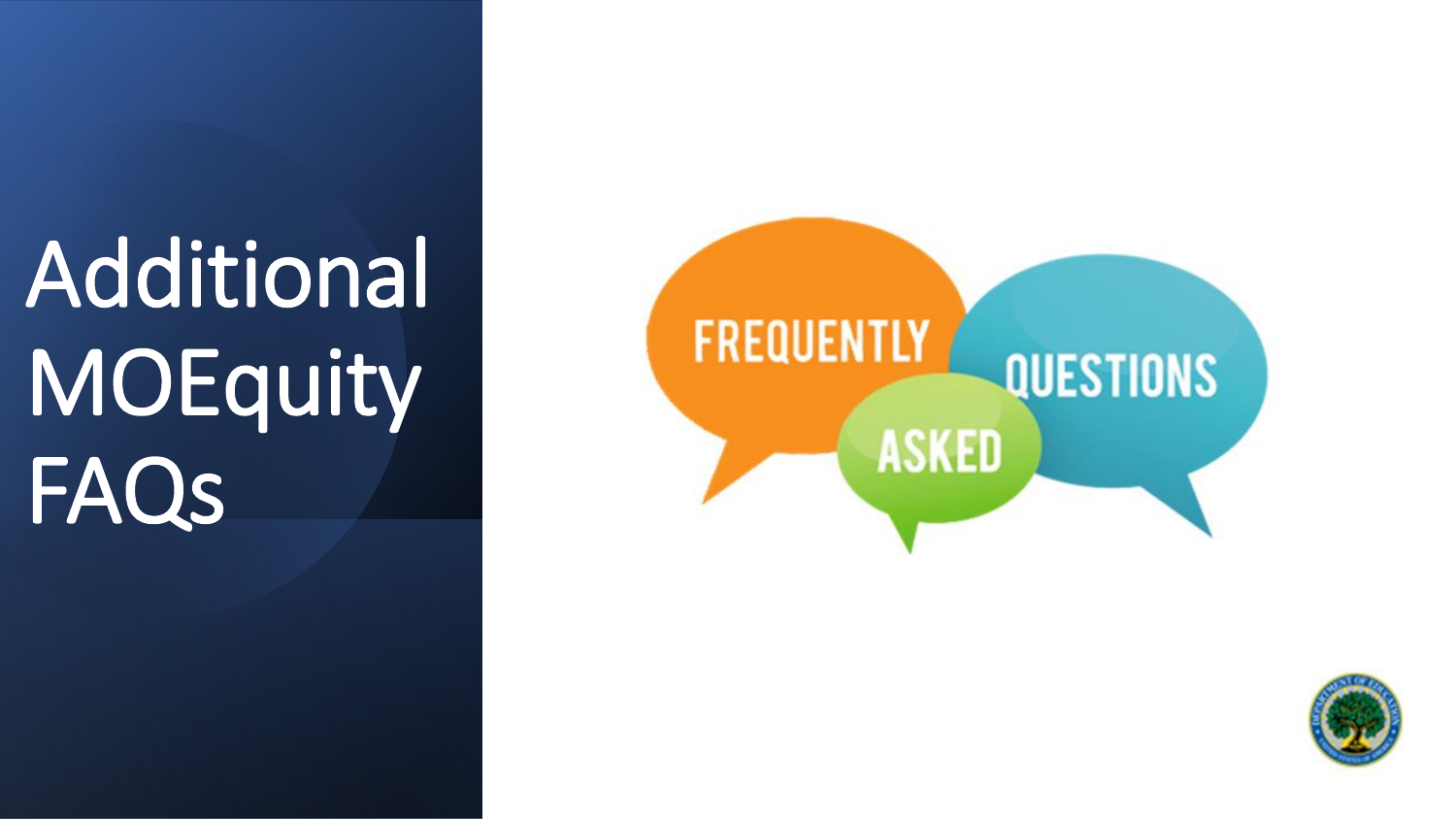If an SEA uses the previous year's enrollment figures to determine State per-pupil funding amounts, how should it account for this in its MOEquity calculations?

To determine the per-pupil amount for each fiscal year, an SEA may use the most appropriate available enrollment data for the applicable fiscal year, which could be the same enrollment data it relied on to appropriate or allocate State funds for the applicable fiscal year. These data may include, among other data, prior year enrollment data, projected enrollment data for the next fiscal year, an average of multiple prior years' enrollment, or some other enrollment formula established by the State. (*Question 19(a) Updated FAQs*)

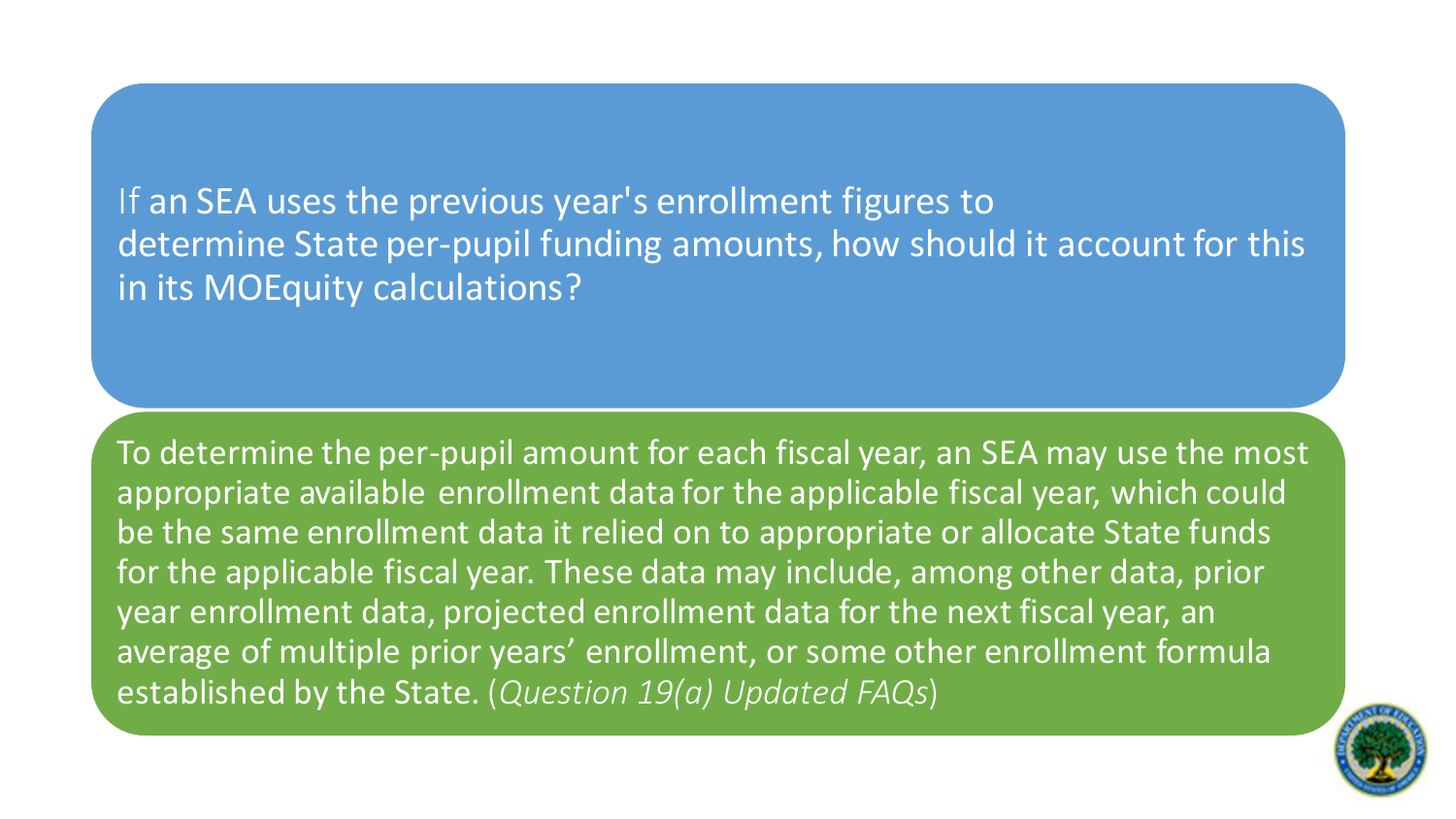### When calculating State per-pupil amounts, how should a State account for students who attend a State-run school (e.g., a State- run school for the deaf)?

A State is not required to include funding and enrollment data for students who attend a State-run school when determining MOEquity if that school does not receive funding as an LEA under the State's primary funding mechanisms.

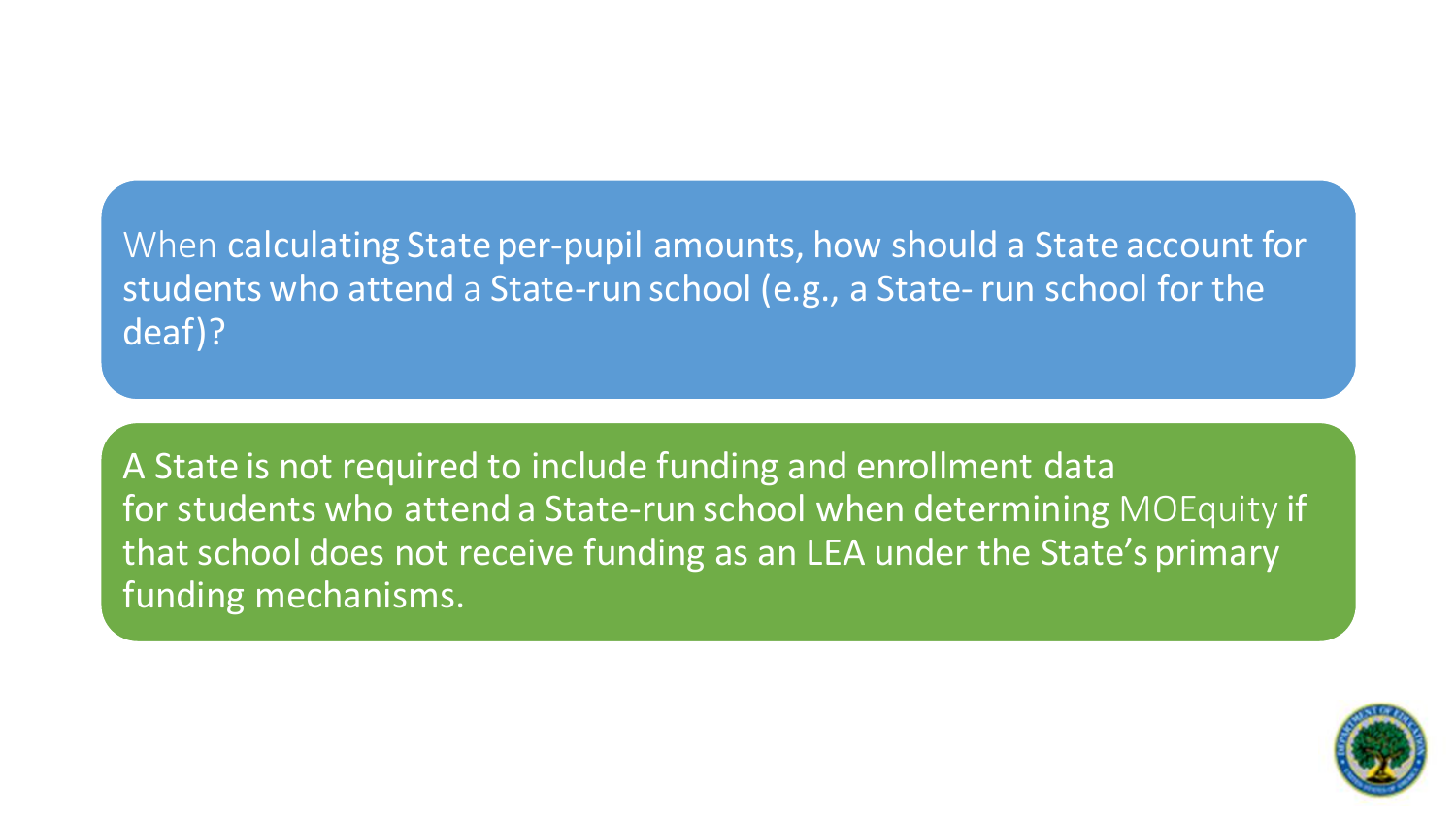### When calculating State per-pupil amounts, should a State include students enrolled in Pre-K programs?

If a State includes Pre-K students for enrollment and funding in the State's primary funding formula for all LEAs, then a State should include the funding and enrollment data for pre-K in determining Maintenance of Equity. Otherwise, the State need not include Pre-K students.

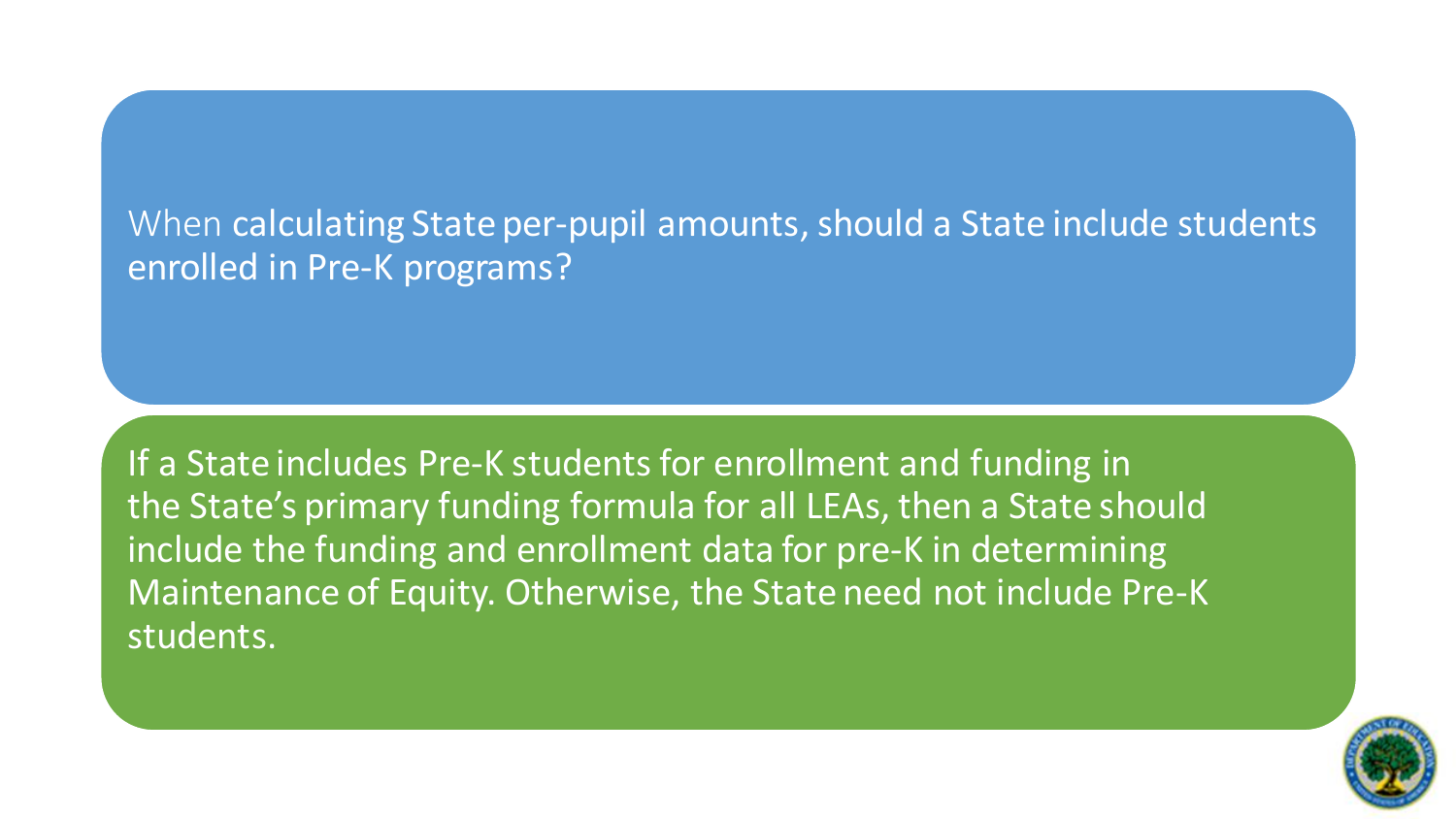If an LEA identified as high-need or highest-poverty is excepted from local MOEquity requirements, must it be included in State MOEquity calculations?

MOEquity exceptions only apply to the local MOEquity requirements, not State MOEquity requirements. Accordingly, an SEA must include all LEAs in its State MOEquity calculations.*(Question 32 Updated FAQs)*

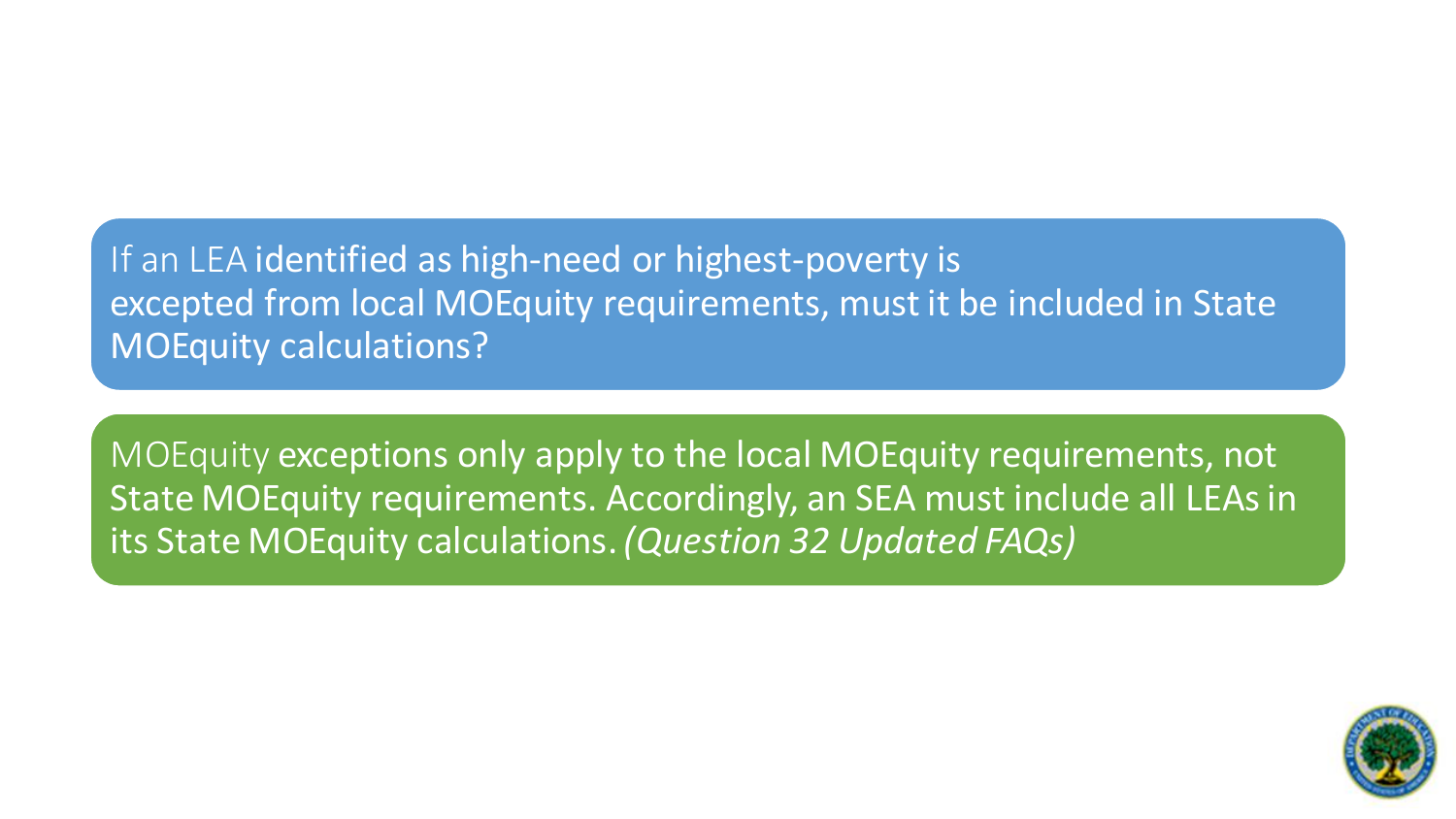#### What constitutes a "grade span" for determining Maintenance of Equity?

We believe a State is in the best position to define grade span and may have a definition within the State for other purposes, including for Title I ranking purposes or determining comparability. If a State does not have a definition, then an LEA may rely on the same definition that it uses for these Title I purposes.

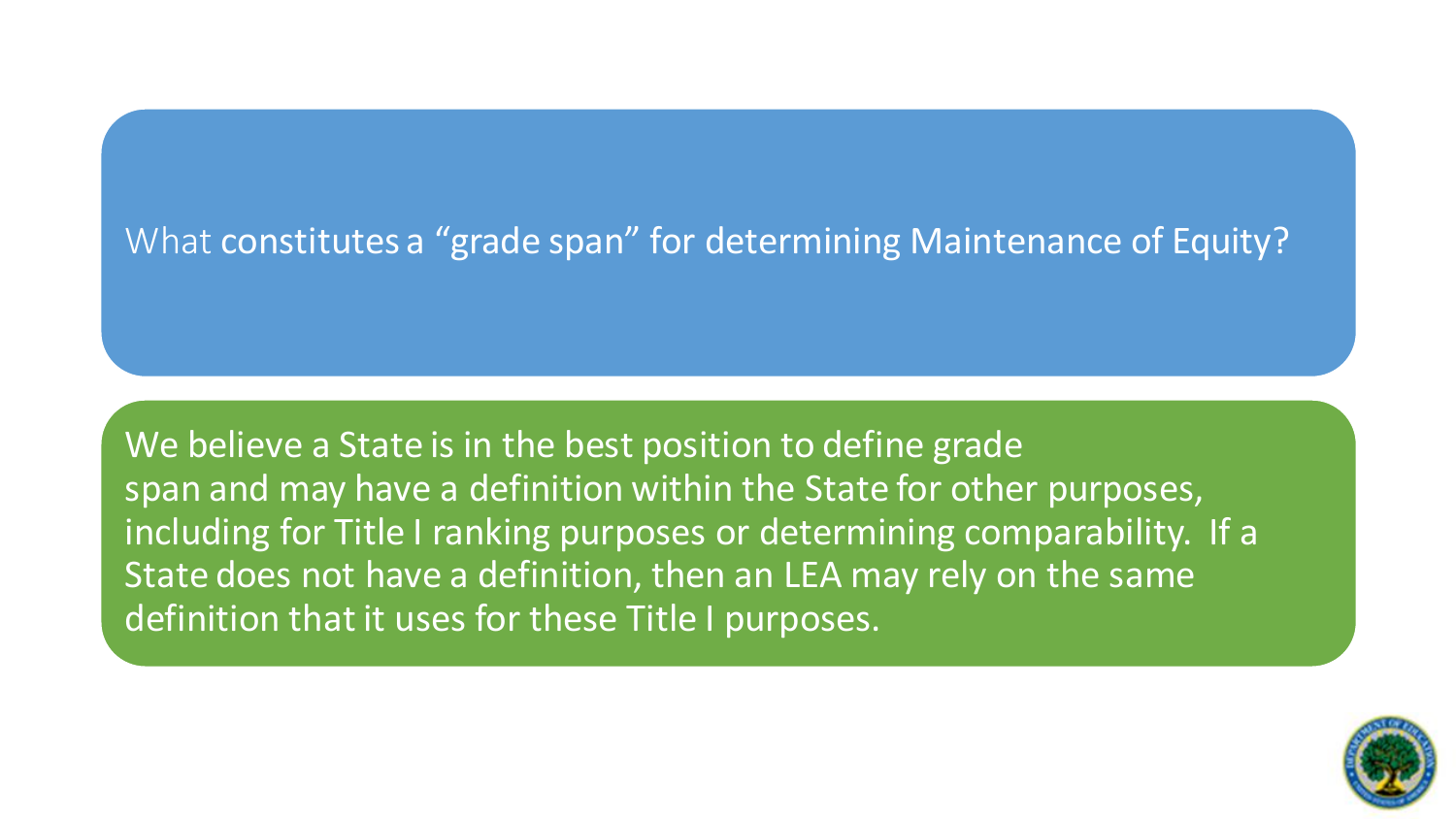What methods should an SEA use to determine enrollment (e.g., average daily membership, attendance, number of full-time-equivalent students)?

To determine enrollment, an SEA may use the most appropriate, available data for the applicable fiscal year, which could be the same enrollment data it relies on to appropriate or allocate State funds for the applicable fiscal year. These data may include, among other data, prior year enrollment data, projected enrollment data for the next fiscal year, an average of multiple prior years' enrollment, or some other enrollment formula established by the State. *(Question 19(a) Updated FAQs)*

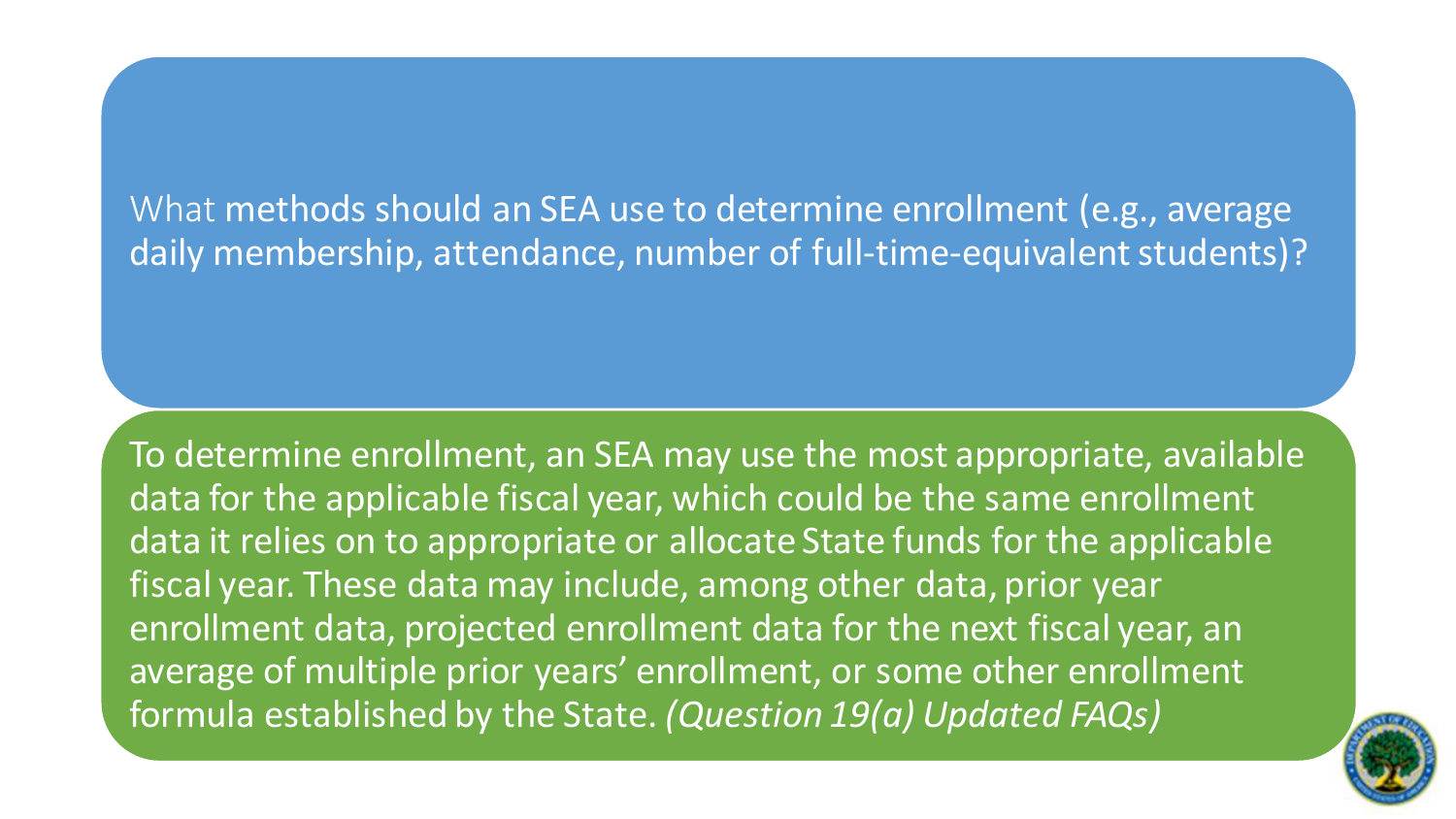Must an LEA be consistent in determining MOEquity on a districtwide basis or by grade span for both fiscal and staffing equity in both fiscal years 2022 and 2023?

Each LEA may determine whether to analyze MOEquity by grade span or districtwide. An LEA may alternate between conducting its MOEquity analyses on a districtwide or grade span basis from year to year. An LEA may also decide to use a different unit of analysis for its fiscal equity and staffing tests, if there are truly meaningful differences in how it allocates and distributes resources and staffing.

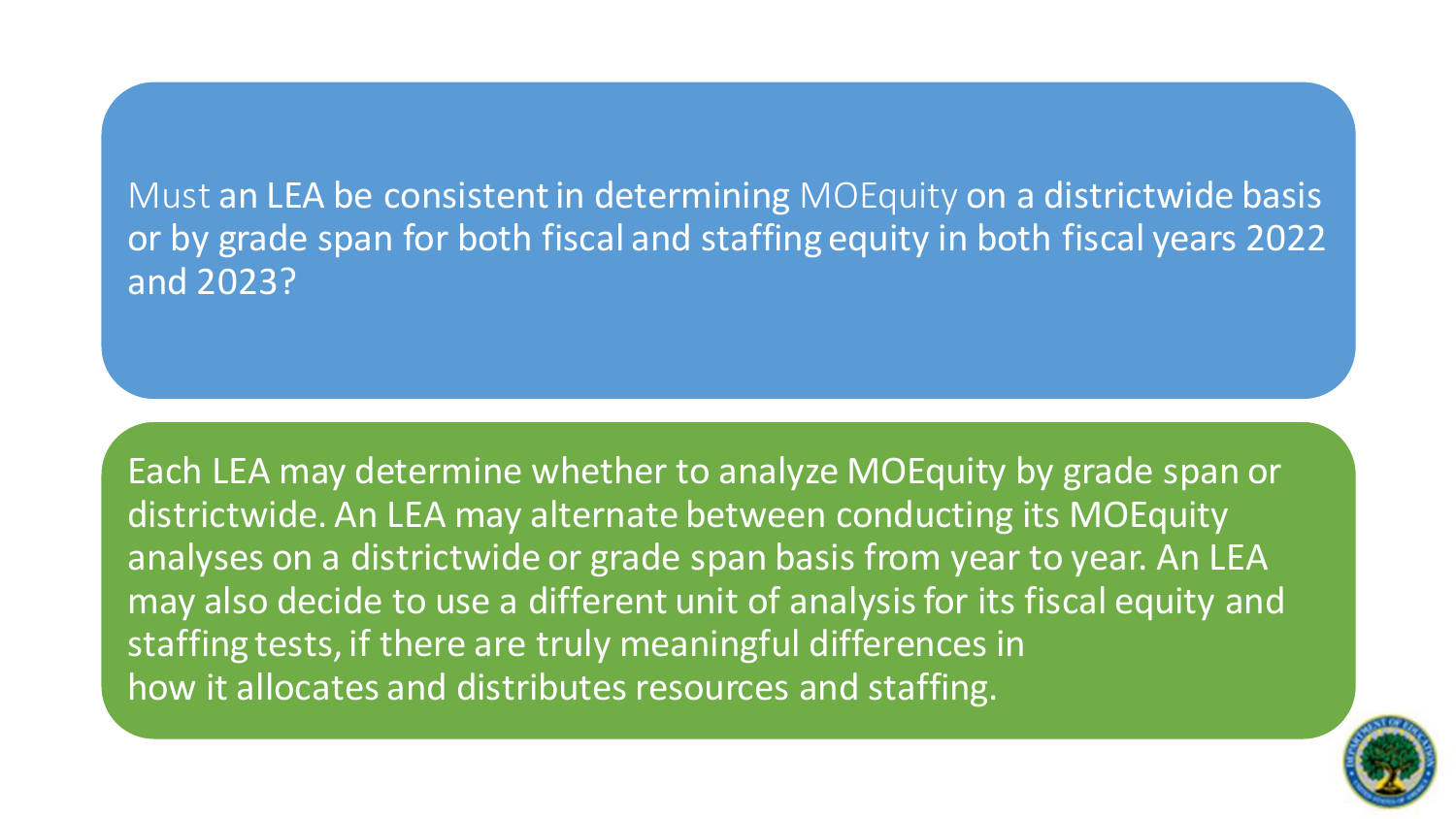#### How should an LEA account for school openings or closures when analyzing **MOEquity?**

An LEA should not identify a new school as one of its high-poverty or highneed schools because it would have no data with which to complete the MOEquity analysis. An LEA should also exclude schools that are closed from its MOEquity analysis.

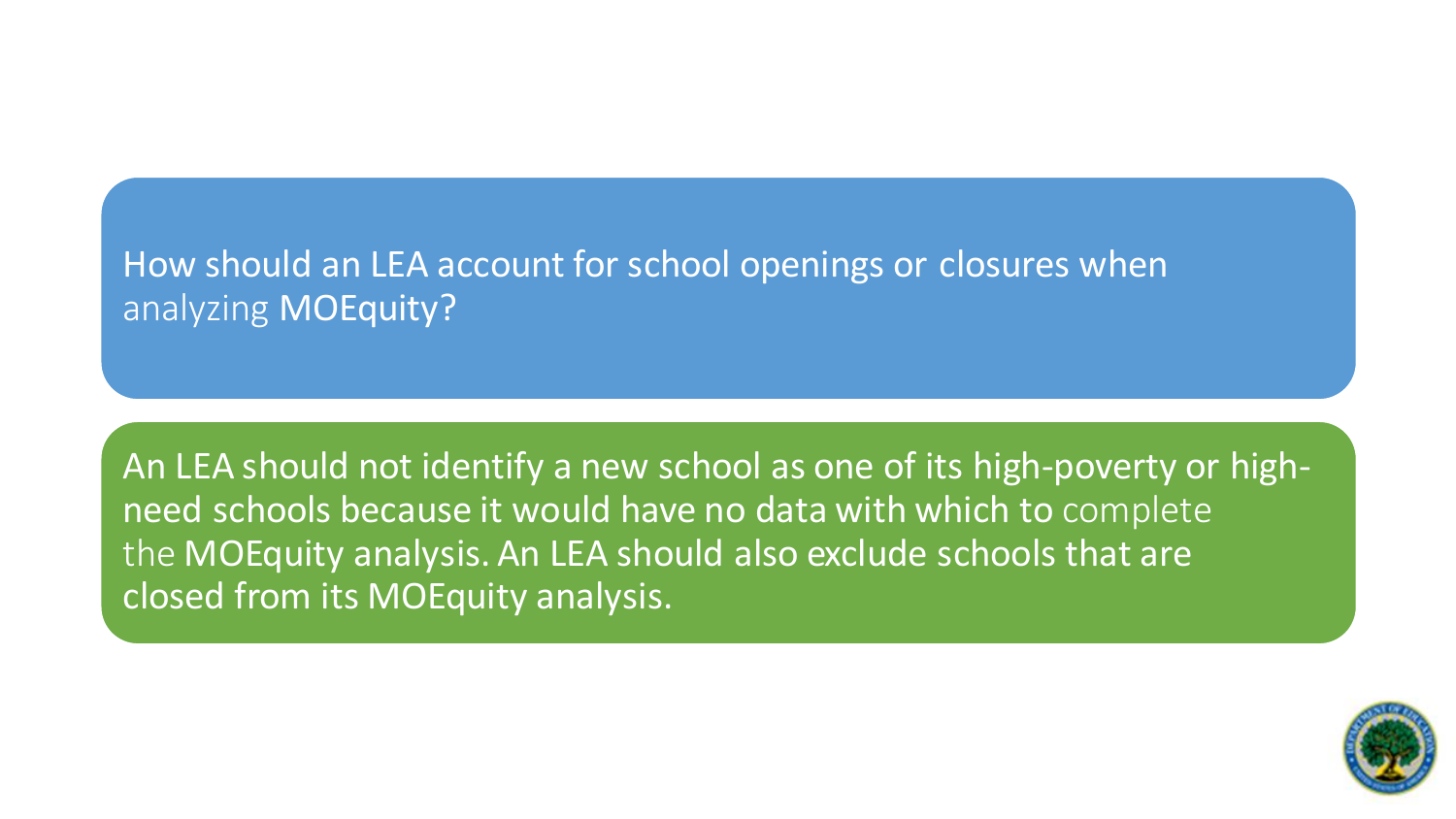Does an exception to the local Maintenance of Equity requirements apply to both the fiscal and staffing analysis?

Yes. If an LEA is excepted from local Maintenance of Equity, the LEA is not required to maintain either fiscal or staffing equity for that year.

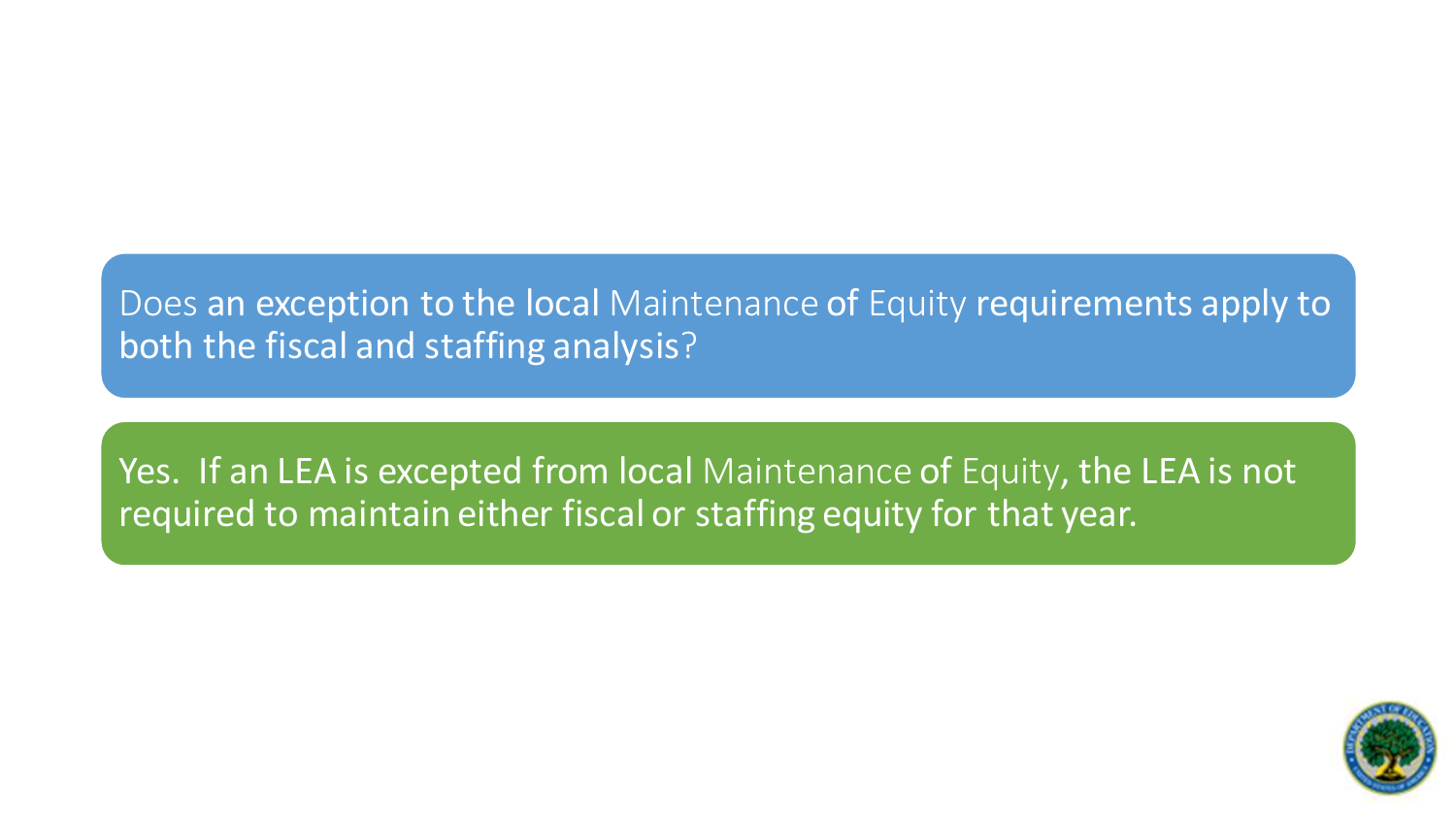If a student with disabilities requires 1-1 staffing, and the student leaves a protected school, is the LEA required to maintain the increased staffing level for that school?

An LEA may seek an exception for "exceptional or uncontrollable circumstances." As described in Question 32, an "uncontrollable circumstance" could include a significant change in the expenses of a school that no longer serves a student whose educational and support needs required services that have a particularly high cost.

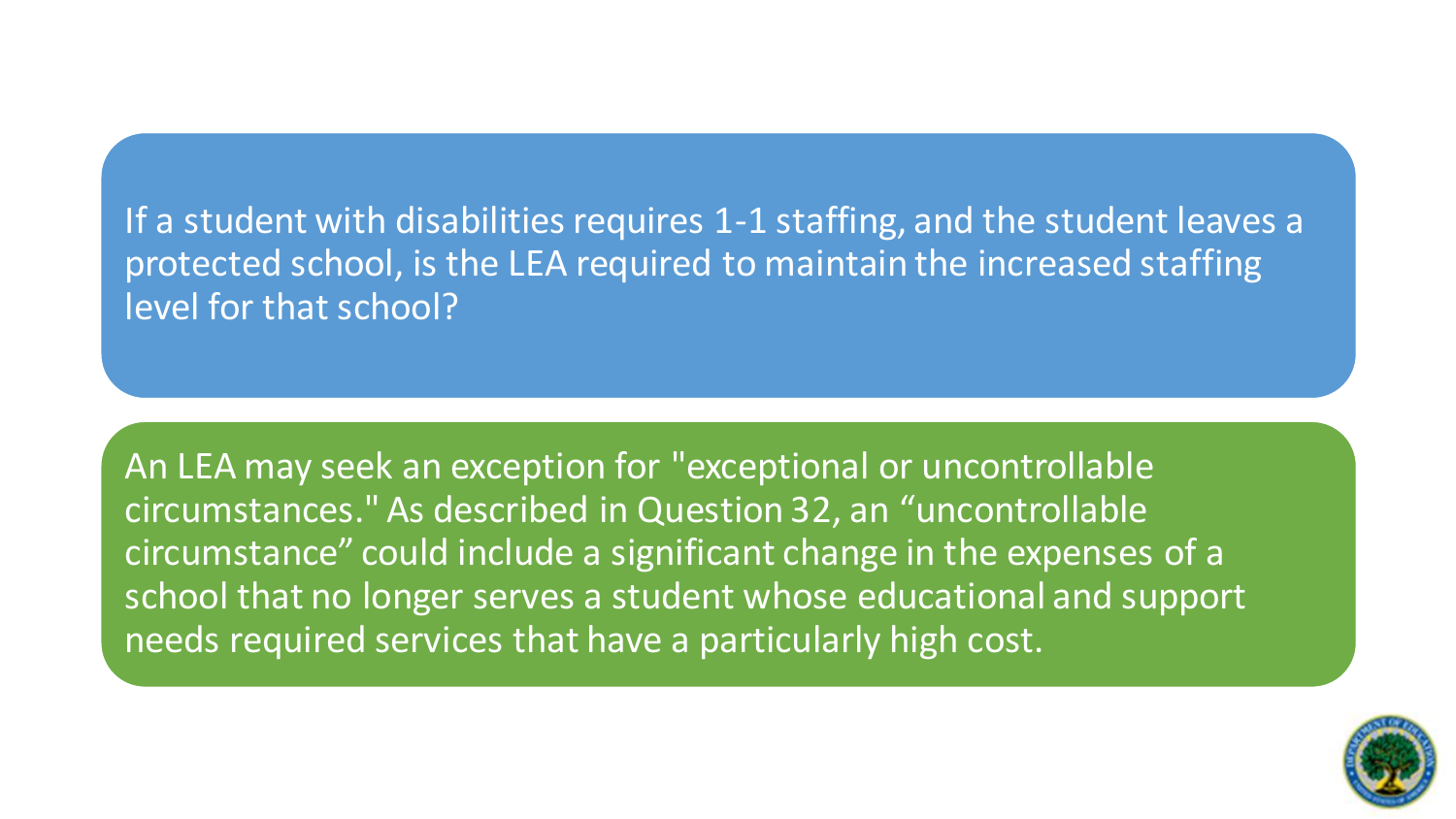What staff should LEAs account for when defining the staffing ratio requirement? Should an LEA include school site administrators or contracted staff, as well as teachers, when determining staffing equity?

Each LEA must include all paid staff, both instructional and noninstructional, when determining whether it maintained staffing equity on an FTE basis. This would include all employees and those hired by contract who perform school-level services. An LEA includes staff who split their time between more than one school building in the LEA. For example, if a districtwide literacy coach supports teachers in two different schools, the LEA must include the proportional FTE for each school. *(Question 28 Updated FAQs)*

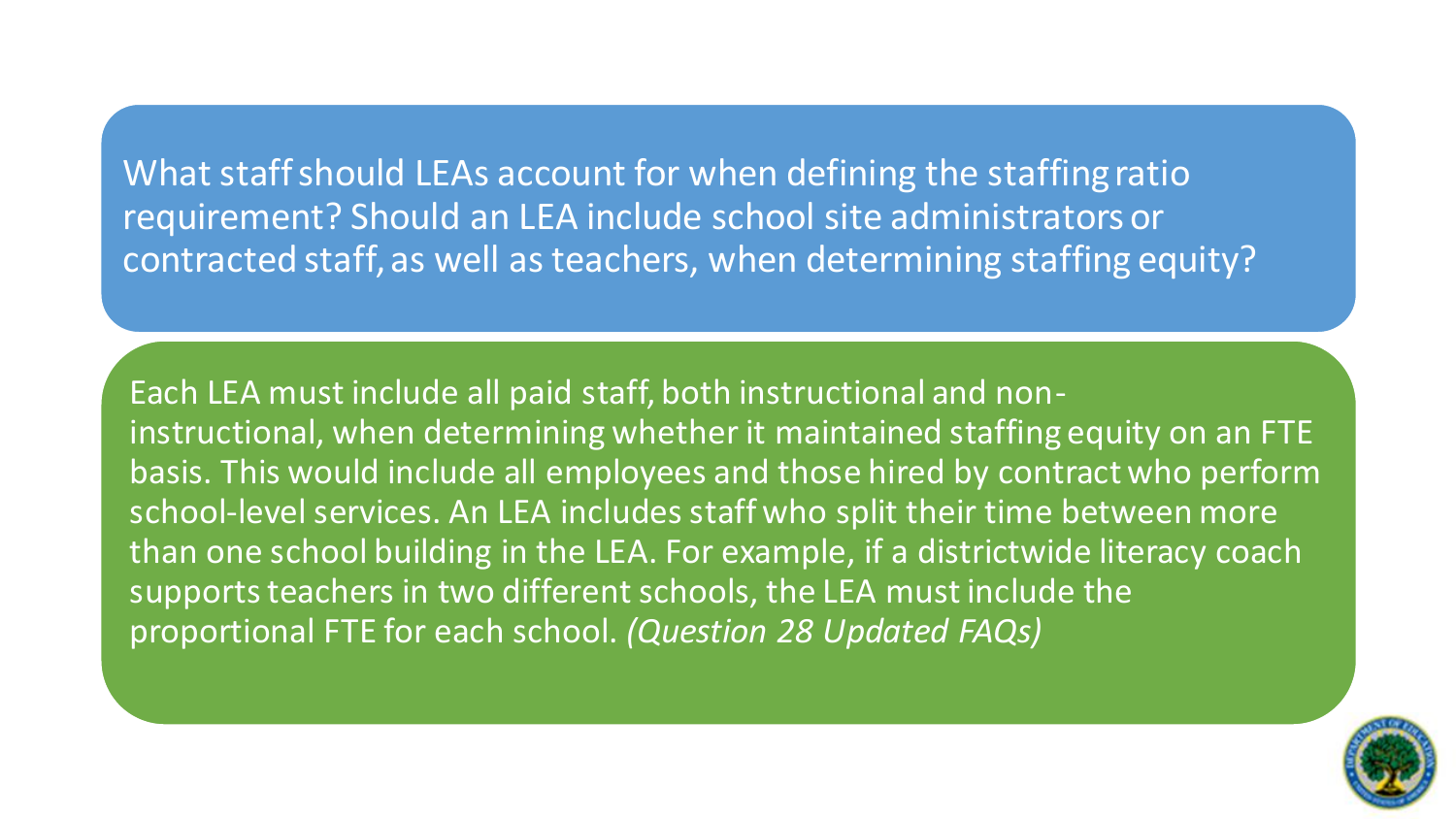#### If an SEA cannot submit all of the required baseline and initial data listed in Appendix A by July 30, should they still submit partial data?

Yes. States should have been able to submit responses to 1, 6, and 9 from Appendix A by July 30 and should have communicated through their State mailbox if there is a reason they could not or cannot do so.

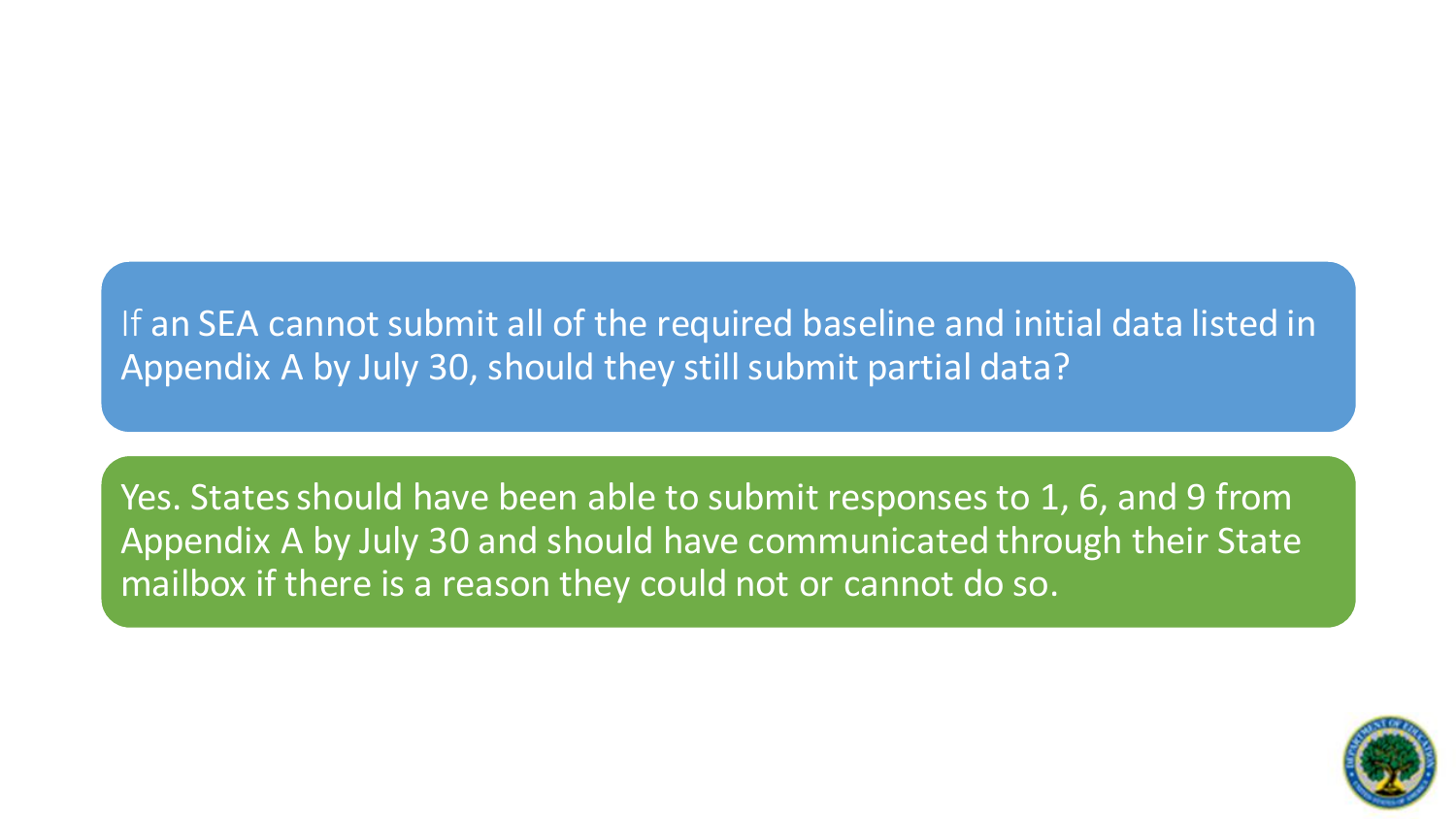Will SEAs that have requested an extension have the opportunity to revise or resubmit data after July 31, 2021 or October 15, 2021?

Yes. All States that have submitted MOEquity data have the ability to revise or resubmit updated data as it becomes available to them.

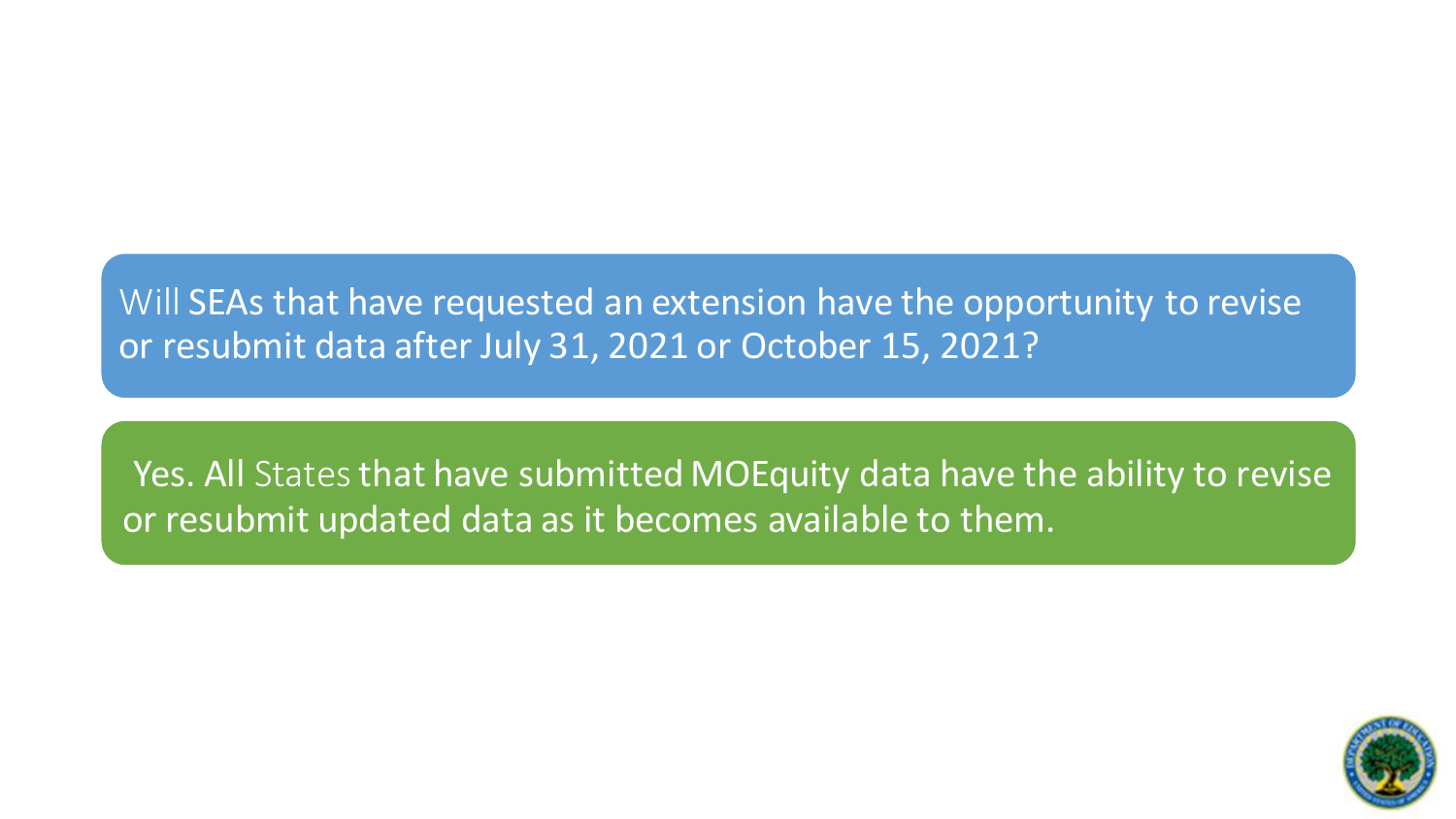#### Can States use an alternative methodology to identify high-need and highpoverty LEAs?

A State may not use an alternative methodology to identify its high-need and high-poverty LEAs for the purposes of maintaining equity. Section 2004(d)(2) and (3) requires the State to use the most recent satisfactory data from the Department of Commerce. See Questions 10-12.